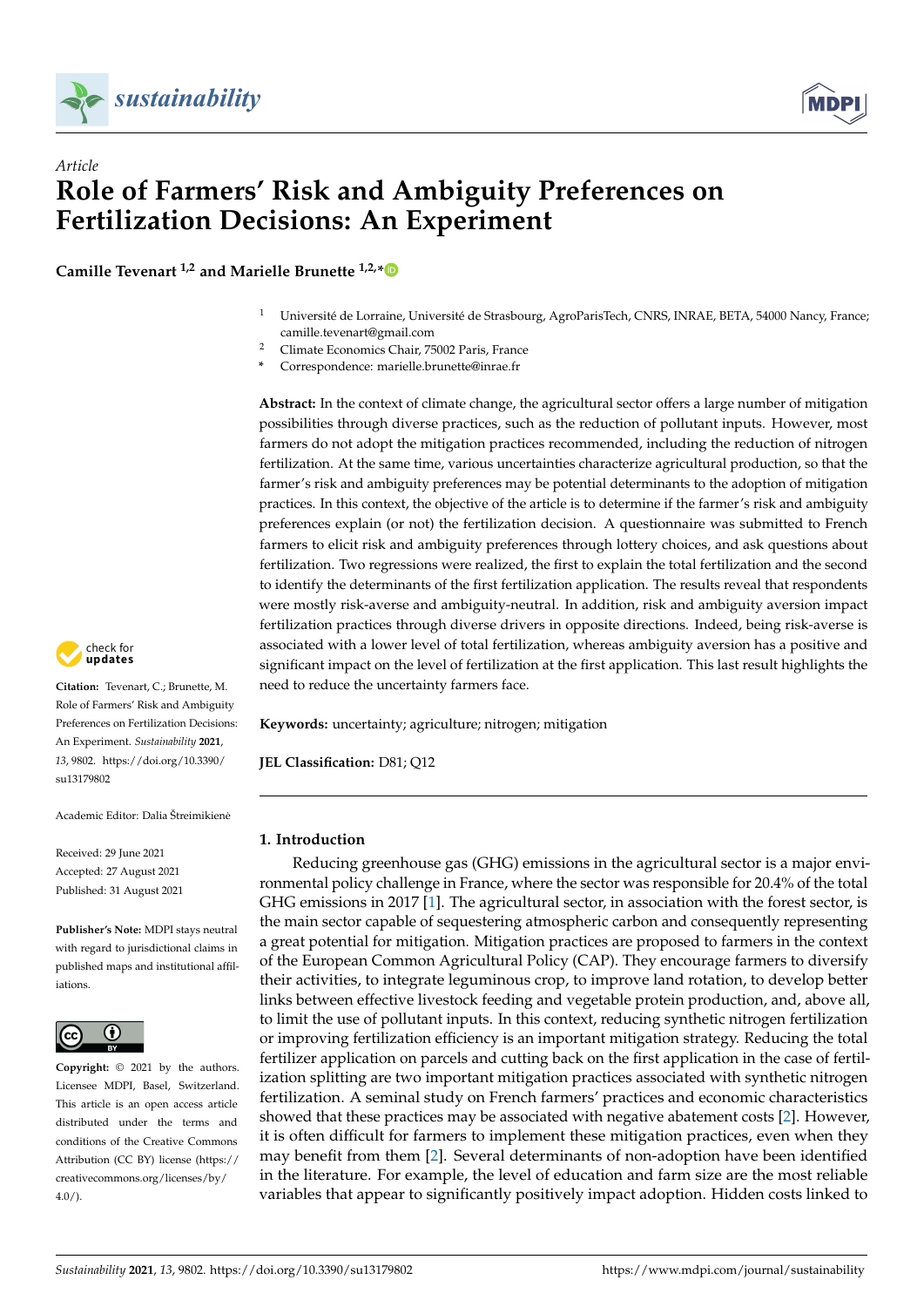the existence of uncertainty may be another determinant. Indeed, the adoption of new practices generates production uncertainty in relation to farmer's profits. In addition to production uncertainty, a price uncertainty may also appear. However, as the mitigation practice considered (fertilization) does not imply a change of the agricultural product or a change of market, the article only focused on production uncertainty. The farmers are dubious of the efficiency of the practices, and the resulting outcome is uncertain. Changing farmers' habits may be difficult, especially because the reduction of fertilization is associated with uncertain effects on the profit. As a consequence, farmers' preferences toward

Following the modeling approaches of Reference [\[3–](#page-24-2)[5\]](#page-24-3), inter alia, the use of an input by a producer can be impacted by risk if the input is risk-increasing or decreasing (in yields). The impact depends on the producer's risk preferences. In other words, a riskaverse agent will use less of a risk-increasing input than a risk neutral one, and vice versa. This result has been specifically extended in the case of input use and agricultural policies by Leathers and Quiggin [\[6\]](#page-24-4). These authors show that a policy can be partly inefficient if the risks associated with the input and producers' preferences toward risk are not taken into account. For instance, taxing a risk-increasing polluting input in order to discourage its use by farmers can lead to disappointing results because risk-averse farmers can try to maintain a sufficiently high level of its use to avoid risk. This phenomenon can explain why yield risk and risk preferences are hidden costs of pollution policies, especially for agricultural policies, leading to low levels of participation.

risk and ambiguity should also play a role in this adoption process.

The relationships between nitrogen fertilization and risk are well-documented in empirical studies that especially use revealed preference methods or agronomic simulations. Stuart et al. [\[7\]](#page-25-0) show that applying more nitrogen fertilizer is a risk-decreasing activity, and depends on farmers' perceptions about risk and their trust in the information provided about fertilization reduction. Financial insertion and background risks, as well as the level of competition and the dependency toward contractors, create risks that prevent farmers from reducing their use of nitrogen fertilizer to maintain a sufficient level of yields. Sheriff [\[8\]](#page-25-1) shows that all farmers set a nitrogen fertilizer rate according to yield expectation, independently of risk preferences, meaning that uncertainty impacts this rate. Moreover, risk aversion and risk perception impact fertilizer use by farmers, as observed by Pope and Kramer [\[3\]](#page-24-2), i.e., it depends on the risk-decreasing or risk-increasing nature of the input. Bontems and Thomas [\[9\]](#page-25-2) studied the role of risk aversion and additional information about nitrogen fertilizer applications. They found that a large proportion of their sample of farmers was risk-averse, as well as that risk aversion led to an over-fertilization that accounted for an average of 7.1% of total fertilizer costs per hectare. The value of information, associated with the practice of fertilization splitting and observation of nitrogen availability between splits, accounts for 23.53% of fertilizer costs per hectare. Dequiedt and Servonnat [\[10\]](#page-25-3) developed the mathematical conditions in which risk aversion would lead to higher rates of fertilization. They empirically tested their results and found that large proportion of French farmers was risk-averse and that these preferences led to 29.4% more nitrogen applications per hectare. This accounts for approximately  $\epsilon$ 75.8/ha and increases the marginal abatement costs of fertilization reduction. Gandorfer et al. [\[11\]](#page-25-4) studied the gains that farmers would receive if extension agents' application recommendations took risk and risk aversion into account. Taking different risk measures into consideration, they computed the optimal level of nitrogen rates in different scenarios (in regard to risk aversion) in order to calculate certainty equivalents in the same way as objective yields. Among their results, they found that fertilization, in particular, decreases the probability of negative profits and, in the case of high-risk aversion scenarios, the consideration of risk premiums leads to an average gain per hectare for the farmers. Monjardino et al. [\[12\]](#page-25-5) also show that risk and risk preferences significantly modify the level of optimal nitrogen fertilization to be applied in order to close the gap between certain yield goals and actual yields. More recently, Meyer-Aurich and Karatay [\[13\]](#page-25-6) concludes that, in most of their experimental sites, farmer's risk aversion do not seem to be a strong argument to apply less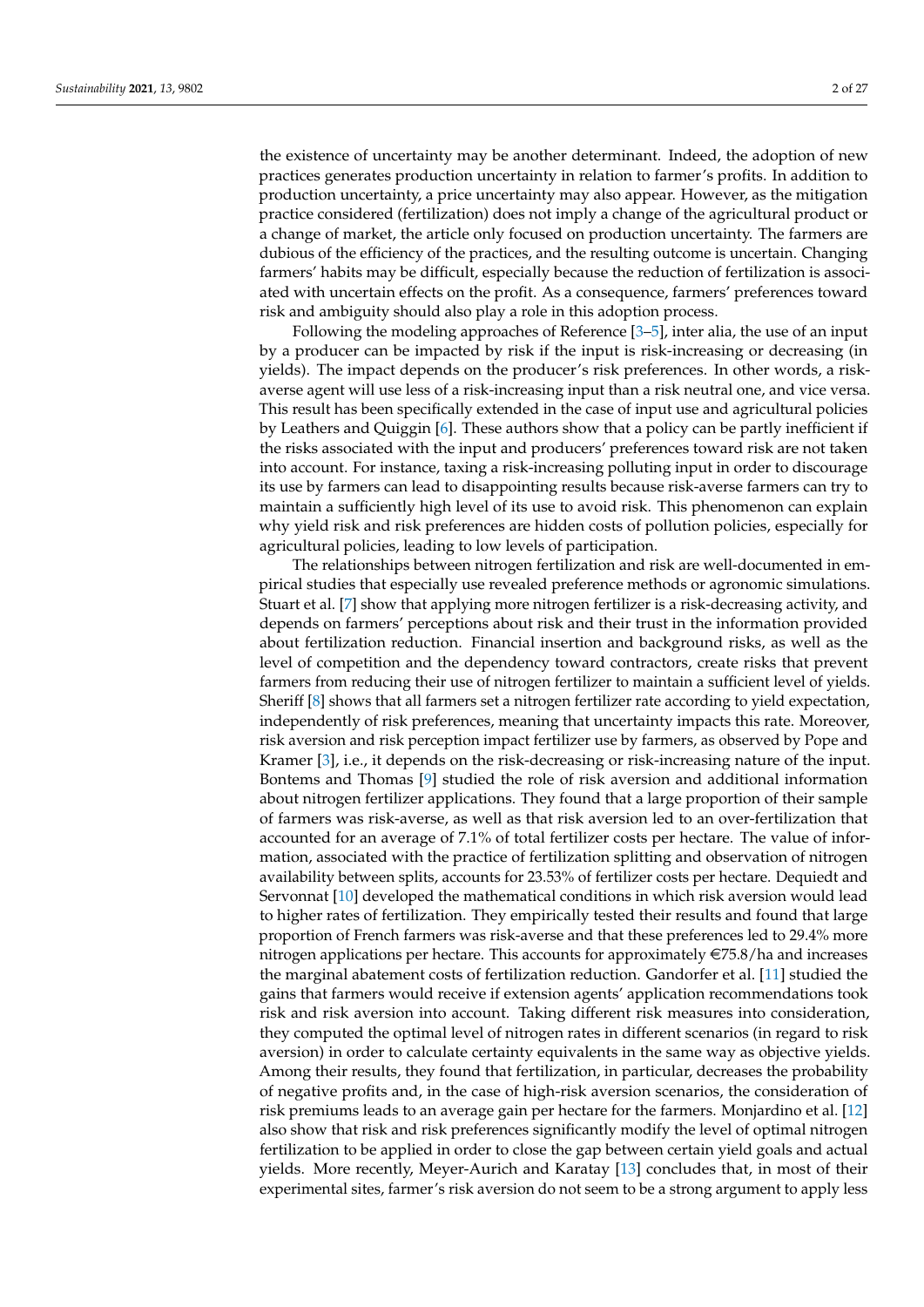N fertilizer. The same conclusion is obtained in another article testing the effectivity and cost efficiency of a tax on nitrogen fertilizer [\[14\]](#page-25-7). Finally, two recent papers dealing with this problematic in China [\[15,](#page-25-8)[16\]](#page-25-9) show that the farmer's risk aversion is associated with a higher level of fertilization. Globally, the theoretical results of the modeling approaches are often validated by empirical studies that show that the level of nitrogen fertilization is impacted by risk perception, risk preferences and arbitrage between yield means and variance. This relationship depends on natural conditions but is relatively robust in one direction: risk aversion seems to encourage farmers to apply more fertilizers on their crops, consequently increasing the cost of reducing applications.

More recently, another category of literature has emerged, based on experimental economics, and proposes to elicit risk and ambiguity aversion parameters through simple lottery choices. By directly measuring risk and ambiguity preferences through experiments, it is possible to isolate these attitudes from other behavioral parameters in a controlled environment. This, therefore, prevents some endogeneity biases related to the simultaneous contribution of perceptions, context and individual preferences to the final decision. Binswanger [\[17\]](#page-25-10) was the first to submit lotteries to a sample of farmers in order to elicit their risk preferences. The experiment presents a comparison of lotteries from the less to the riskier, and asks farmers to choose their preferred lotteries. The more they akin to risky lotteries, the more risk-loving they are, and vice versa. This Ordered Lottery Selection (OLS) procedure was later generalized by Eckel and Grossman [\[18\]](#page-25-11). Binswanger found that Indian farmers were generally risk-averse, as well as that this can have an influence on many different aspects (investment, credit, innovation adoption, etc.). This initial research served as an impulse in the literature, with the subsequent appearance of several elicitation procedures. One of the best-known procedures, the Multiple Price List (MPL) method, was popularized by Holt and Laury [\[19\]](#page-25-12). The idea is to submit ten paired-lottery choices to the subjects, and to observe the switching point, i.e., the choice for which they switch from the safe option to the risky one. This switching point then makes it possible to infer a coefficient of relative risk aversion according to the specification of the utility function adopted. This MPL method has already been used to elicit the farmers' risk preferences. Reynaud and Couture [\[20\]](#page-25-13) implemented an experiment with 30 French farmers whose aim was to compare three different elicitation procedures, including the MPL. They show that the estimate of risk aversion is dependent on the procedure and the context. Bocquého et al. [\[21\]](#page-25-14) conducted an experiment on a sample of 100 French farmers and showed that they exhibited attitudes in accordance with expected utility preference assumptions, as well as that they were risk-averse. This MPL procedure was then extended to ambiguity aversion elicitation by Chakravarty and Roy [\[22\]](#page-25-15). Their respondents were risk-averse but ambiguity-neutral in the gain domain, and risk-seeking and ambiguity-seeking in the loss domain. Bougherara et al. [\[23\]](#page-25-16) elicited the risk and ambiguity preferences of 197 French farmers and showed that they are, on average, risk- and ambiguity-averse. The same result was obtained for farmers from other countries, such as Ethiopia, for example [\[24\]](#page-25-17).

The estimates provided by experimental economics are often used to explain real agricultural decisions. These studies provided divergent results. Ghadim et al. [\[25\]](#page-25-18) showed that Australian farmers adopt new crops depending on their risk aversion, risk perceptions, and the perceived covariance between the yields of the different crops. Le Cotty et al. [\[26\]](#page-25-19) found that impatient farmers tend to secure their current consumption by fertilizing more if they are risk-averse, while patient farmers do the reverse if they are risk-averse because they need to smooth their consumption over time. Using a Holt and Laury experiment, Hellerstein et al. [\[27\]](#page-25-20) found that more risk aversion led to less diversification and less likelihood to adopt an insurance contract. Liu [\[28\]](#page-25-21) showed that risk aversion can lead to significant delay in adoption of new varieties of crops. Engle-Warnick et al. [\[29\]](#page-25-22) and Barham et al. [\[30\]](#page-25-23) both observed with experiments (in Peru and in the U.S., respectively) that ambiguity aversion decreases the probability to adopt a new crop variety if farmers are not sure of the associated distribution of yields or if the new variety increases the level of ambiguity concerning yields. In the latter, the authors even show that risk aversion has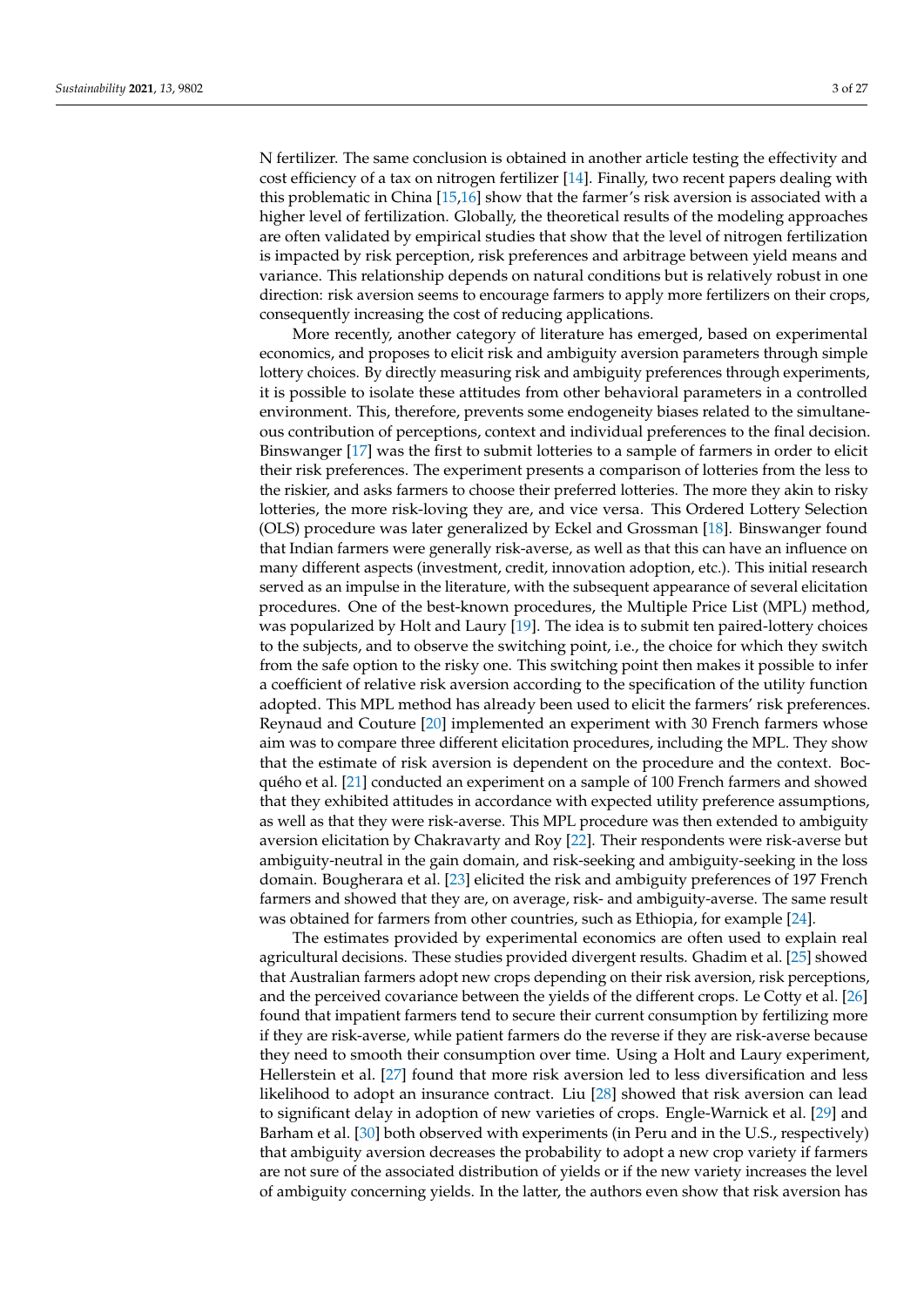no impact on the adoption of risk-decreasing crops, suggesting that ambiguity alone can sometimes have an effect per se.

In this context, the addressed question is the following: What is the impact of farmers' preferences towards risk and ambiguity on fertilization choices? To answer to this question, risk and ambiguity aversion parameters were elicited through simple lottery choices (MPL method) and then used as potential explanatory variables for farmers' fertilization choices. The idea is that hidden costs linked to the existence of uncertainty may (partially) explain the non-adoption of fertilization reduction to mitigate climate change. Finally, experimental data on risk and ambiguity aversion are combined with real data on the fertilization decisions. The results of the lottery choices experiment reveal that the respondents are mostly risk-averse and ambiguity-neutral. In addition, the results of the regressions indicate that risk aversion has a significant and negative impact on total fertilization, whereas ambiguity aversion has a significant and positive impact on the level of fertilization, at the first application.

The rest of the paper is organized as follows. Section [2](#page-3-0) presents the questionnaire and the methods. The results are presented in Section [3.](#page-5-0) Section [4](#page-13-0) is devoted to a discussion, and Section [5](#page-15-0) provides a conclusion of the paper.

#### <span id="page-3-0"></span>**2. Materials and Methods**

The questionnaire was divided into three parts (see Appendix [A\)](#page-16-0). The first part consists of lottery choices to elicit risk aversion and ambiguity aversion parameters. The second part is related to the farmers' practices in terms of fertilization, and it also contains some information about their property. The last part is dedicated to socio-demographic characteristics.

The questionnaire was submitted to a sample of 45 French farmers from four French agricultural cooperatives. The size of the sample is often small when dealing with "real subjects". It may be compared with the sample of 30 French farmers of Reynaud and Couture [\[20\]](#page-25-13) and to the sample of 42 French private forest owners of Brunette et al. [\[31\]](#page-25-24). Before diffusion, the questionnaire was tested among different populations: farmers, agronomic engineers and researchers. The questionnaire was completed during meetings organized by the cooperatives, between November 2018 and March 2019. The meetings took place in six different departments: Drôme, Meuse, Tarn, Charente-Maritime, Isère, and Meurthe-et-Moselle. The researchers were present during the meeting to present the questionnaire and answer to any potential questions from the farmers.

#### *2.1. Part 1 of the Questionnaire: Elicitation of Preferences*

The preferences are elicited through a MPL method, as proposed by Holt and Laury [\[19\]](#page-25-12) for risk, and Chakravarty and Roy [\[22\]](#page-25-15) for ambiguity. Appendix [B](#page-20-0) presents the lottery choices under risk and ambiguity. For each task, individuals are presented with ten decisions between two lotteries (Option A and Option B). For each decision, the subject has to choose between a safe option (Option A) and a risky one (Option B) for risk, and between a risky option (Option A) and an ambiguous one (Option B) for ambiguity. The number of safe choices makes it possible to infer a coefficient for the relative risk aversion coefficient assuming a power utility function, such as:  $U(x) = x^r$ , where *r* is the relative risk aversion coefficient, and *x* is the wealth. The expected utility is given by  $Eu(x) = pU(x)$ , where *p* is the objective probability associated with a set of risky outcomes. Table [1](#page-4-0) presents this classification. Under the same assumption, Table [2](#page-4-1) presents the classification for ambiguity aversion consistent with Chakravarty and Roy [\[22\]](#page-25-15). The KMM model [\[32\]](#page-25-25) was used to represent ambiguity preferences through a  $\phi$  function representing the distortion of the value function according to ambiguity preferences. Given *s*, the subjective probability belief over a set of ambiguous outcomes, the total expected value function over outcomes can be written as  $V(x) = s\phi[Eu(x)]$ , with  $\phi(z) = z^a$ . The concavity of *U* gives the level of risk aversion, while the concavity of *φ* gives the level of ambiguity aversion.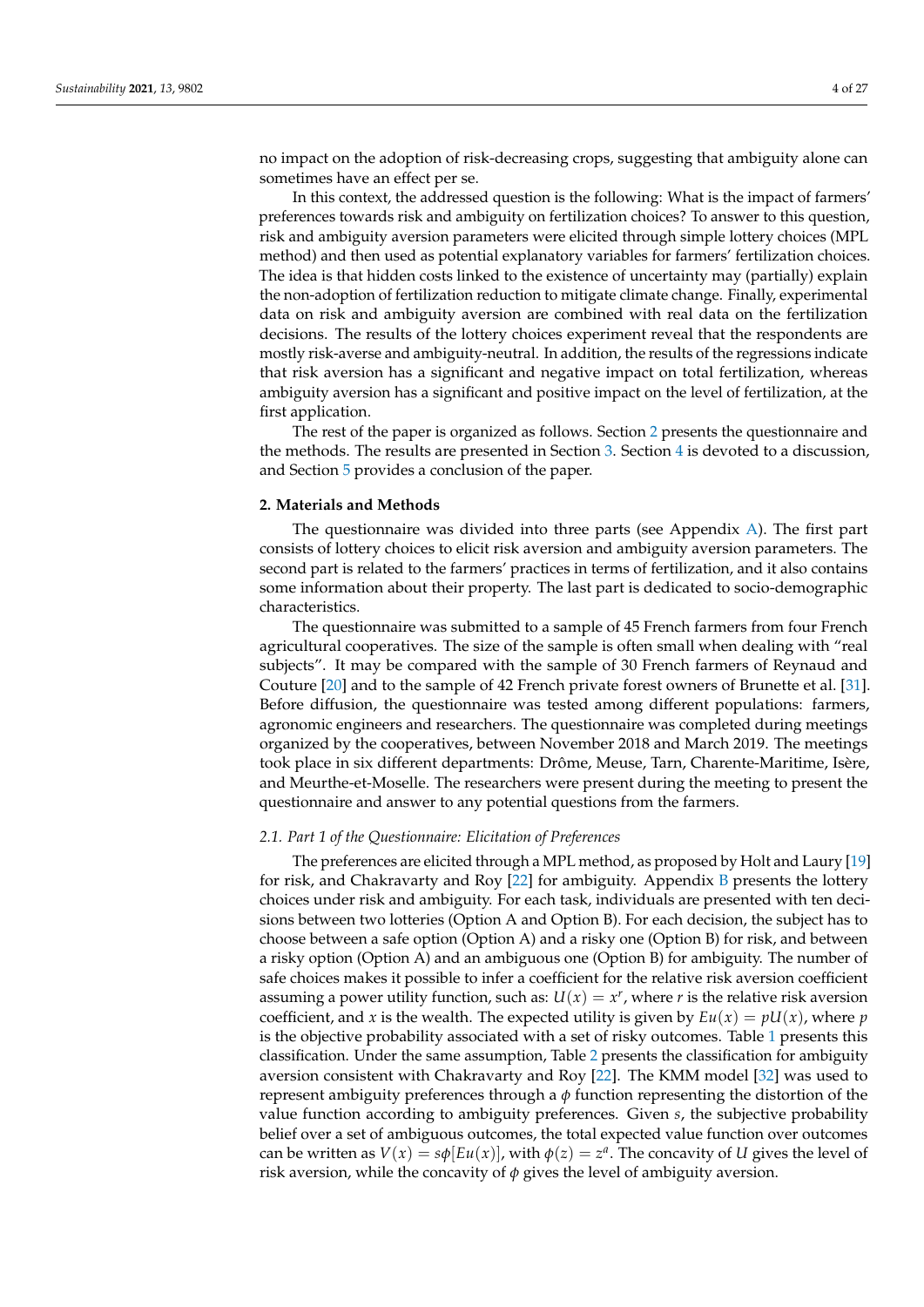| <b>Number of Safe Choices</b> | <b>Bounds for Relative Risk Aversion</b> | Classification       |
|-------------------------------|------------------------------------------|----------------------|
| $0$ and $1$                   | $r < -0.95$                              | Highly risk-loving   |
| 2                             | $-0.95 < r < -0.49$                      | Very risk-loving     |
| 3                             | $-0.49 < r < -0.15$                      | Risk-loving          |
| 4                             | $-0.15 < r < 0.15$                       | Risk-neutral         |
| 5                             | 0.15 < r < 0.41                          | Slightly risk-averse |
| 6                             | 0.41 < r < 0.68                          | Risk-averse          |
|                               | 0.68 < r < 0.97                          | Very risk-averse     |
| 8                             | 0.97 < r < 1.37                          | Highly risk-averse   |
| 9 and 10                      | 1.37 < r                                 | Stay in bed          |

<span id="page-4-0"></span>**Table 1.** Risk aversion classification based on lottery choices.

<span id="page-4-1"></span>

| Table 2. Ambiguity aversion classification based on lottery choices. |  |  |  |  |  |
|----------------------------------------------------------------------|--|--|--|--|--|
|----------------------------------------------------------------------|--|--|--|--|--|

| <b>Number of Risky Choices</b> | <b>Bounds for Relative</b><br><b>Ambiguity Aversion</b> | Classification             |
|--------------------------------|---------------------------------------------------------|----------------------------|
| 0                              | s > 1.92                                                | Extremely ambiguity-loving |
|                                | 1.92 < s < 1.59                                         | Highly ambiguity-loving    |
| 2                              | 1.59 < s < 1.35                                         | Very ambiguity-loving      |
| 3                              | 1.35 < s < 1.15                                         | Ambiguity-loving           |
| 4                              | 1.15 < s < 1                                            | Slightly ambiguity-loving  |
| 5                              | 1 < s < 0.86                                            | Ambiguity-neutral          |
| 6                              | 0.86 < s < 0.75                                         | Slightly ambiguity-averse  |
| 7                              | 0.75 < s < 0.66                                         | Ambiguity-averse           |
| 8                              | 0.66 < s < 0.43                                         | Very ambiguity-averse      |
| 9                              | 0.43 < s < 0.30                                         | Highly ambiguity-averse    |
| 10                             | s > 0.30                                                | Extremely ambiguity-averse |

Two indicators may be extracted from these tables. The first one is the number of safe choices to represent risk aversion and the number of risky choices to represent ambiguity aversion. In both cases, the higher the number is, the higher the strength of the aversion will be. The second indicator that may be computed is an individual's average risk and ambiguity coefficient. Indeed, using the center of the interval allows to attribute the corresponding coefficient to each subject. These two indicators are then used as a farmer's characteristic and considered as a potential explanatory variable for fertilization choices.

#### *2.2. Order Effect and Incentives*

The first part of the questionnaire used methodology from experimental economics to elicit farmer's preferences. In this part, financial incentives are not allowed as is traditionally done in such tasks in experimental economics, especially in lab experiments. However, the farmers were informed that they would receive the results of the study. In the literature, Reference [\[33,](#page-25-26)[34\]](#page-25-27) showed that, since questions are related to simple lottery choices, monetary incentives do not seem to significantly affect the decisions. In the same vein, some papers show the absence of differences in terms of decisions between lottery choices using hypothetical or real payoffs [\[35](#page-25-28)[,36\]](#page-25-29). Finally, as indicated by Dohmen et al. [\[37\]](#page-25-30), hypothetical choices still represent good predictors of risk preferences. In this context, a bias resulting from not using financial incentives is not expected.

Another concern when using elicitation tasks from experimental economics is the order effect, i.e., the order in which the subjects respond to the various tasks. In order to control for order effect, half of the distributed questionnaire first began with the elicitation of preferences towards risk, followed by the elicitation of ambiguity preferences, and the opposite for the other half.

# *2.3. Parts 2 and 3 of the Questionnaire: Fertilization and Socio-Demographic Characteristics*

The survey specifically focuses on the biggest parcel of the farm (except grasslands). The biggest parcel is most likely to host the farm's main crop during the agricultural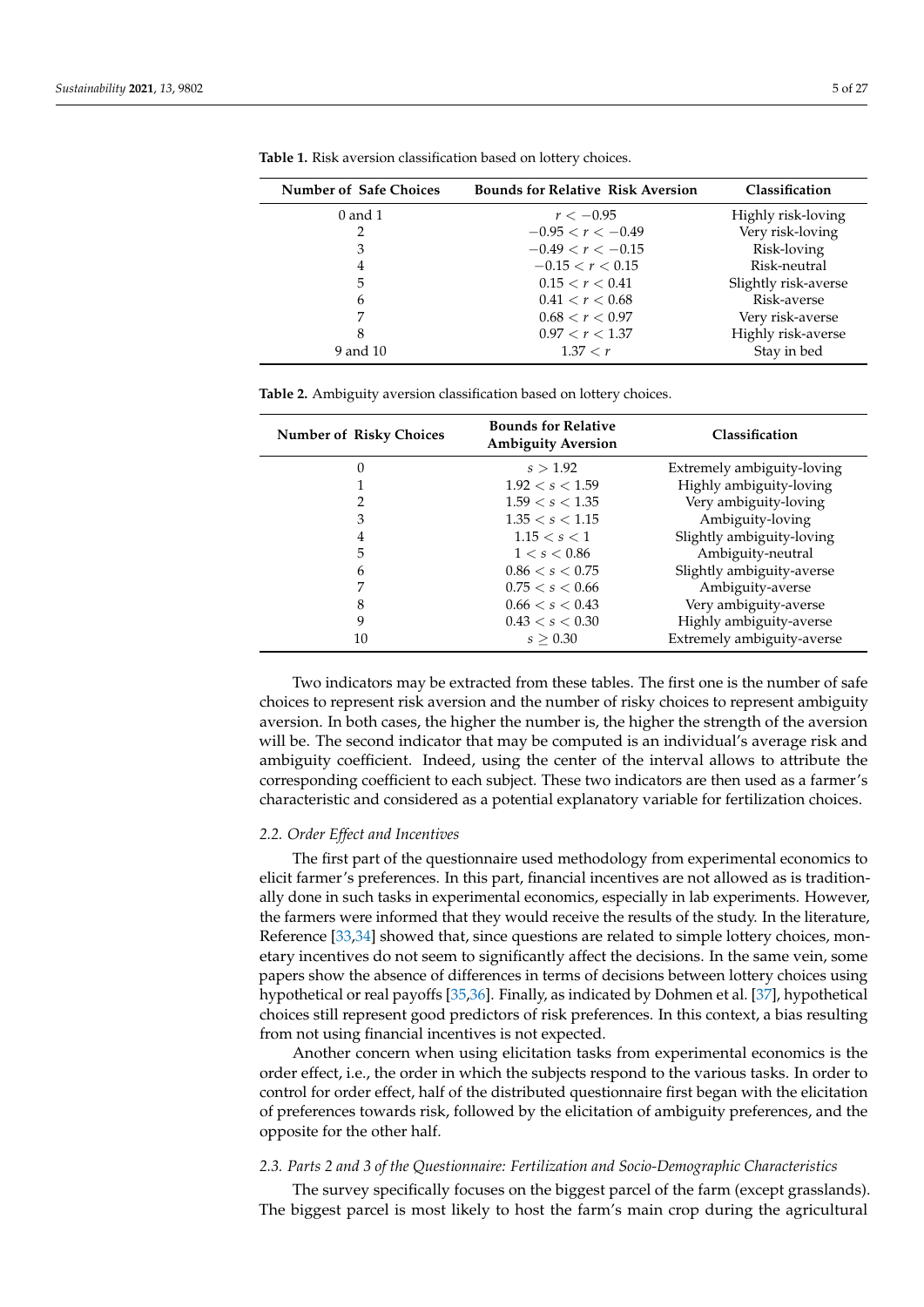season and is the crop from which the farmer expects to earn the majority of his/her profits (scale effect, intensity effect). Specific questions associated with parameters that can explain nitrogen needs and nitrogen fertilization decisions are asked in order to provide relevant control variables: spreadable area on the parcel, type of previous crop, soil type, potential organic fertilizer use, and fertilizer tillage. Questions concerning parcel location (department, municipality), the farmer's status (owner, tenant), and the potential cropping contract are also asked.

The actual and expected yields are crucial for the farmers since the risk they would face relative to fertilization is related to how they intend to reach their yield objective. Since actual yields give us vague general information about the level of efficiency of fertilization decisions, the yield goal before the end of the season is a proxy of what yields could have been expected at the beginning, and the difference between both is a proxy of the actual impacts that farmers face with respect to their crops. This proxy is expected as a potential explanatory variable of the fertilization level, in interaction with risk and ambiguity preferences.

Synthetic nitrogen fertilization and its potential  $N_2O$  emission depends on multiple parameters: the quantity of fertilizer applied, the spreading method used, and the way spreading is broken down according to plant needs, where all of these elements are related to the current regulation on nitrogen fertilization. All these elements are explored in order to have a complete view of how synthetic nitrogen can be used. These elements are associated with the recommendations that farmers received about them from their cooperative agent. This last part was of particular importance for the cooperative partners in terms of monitoring and evaluating their activities. This section on fertilization can, therefore, be summed up as follows. In order to test the way that risk and ambiguity preferences can impact  $N_2O$  emissions from synthetic nitrogen fertilization and the capacity to follow the official recommendations about fertilization, the questionnaire attempted to identify quantity and quality variables related to actual fertilization and recommendations in order to construct different variables.

In order to gather more control variables, farmers were asked about the amount of money they receive from CAP subsidies (and the specific part associated with "green" behaviors), if they had opted for an optional yield insurance contract, the total area of their farm and their possible participation in a farmer's union.

In the last part, classical questions were asked about socio-demographic variables that can impact risk and ambiguity preferences, as well as the global economic behaviors of the farmers. Age, marital status, education, and revenues (inter alia) were also recorded. The survey is totally anonymous, in order to ensure farmers that their response concerning fertilization (a sensitive topic) will not be associated with them.

#### <span id="page-5-0"></span>**3. Results**

#### *3.1. Elicitation of Risk and Ambiguity Preferences*

In the sample  $(N = 35)$ , the average Number of Safe Choices (NSC-risk) is 6, while the average Number of Risky Choices (NRC-ambiguity) is around 5. The majority of the respondents are risk-averse (70.27%), whereas 14.86% of farmers are risk-neutral, and the remaining 14.86% are risk-loving. The majority of the respondents are ambiguity-neutral (38.24%) and ambiguity-loving (38.24), and 23.5% are ambiguity-averse (34 non-responses). Each number of safe (risky) choices corresponds to a range of coefficients of risk (ambiguity) aversion. A coefficient is attributed to each number of safe (risky) choices by taking the midpoint of each class, so that each respondent has a coefficient. For the extreme categories, 2 and −2 are assumed under risk, such as Reynaud and Couture [\[20\]](#page-25-13), which correspond to 2.55 and −0.75 under ambiguity if the same computation method is considered. The average coefficient of risk aversion is 0.615 (prevalence of risk aversion), and the average coefficient of ambiguity aversion is 0.91 (close to ambiguity neutrality).

These results are in line with the findings of Bougherara et al. [\[23\]](#page-25-16) for French farmers' risk aversion (0.614), but not for ambiguity aversion (0.722), where the respondents were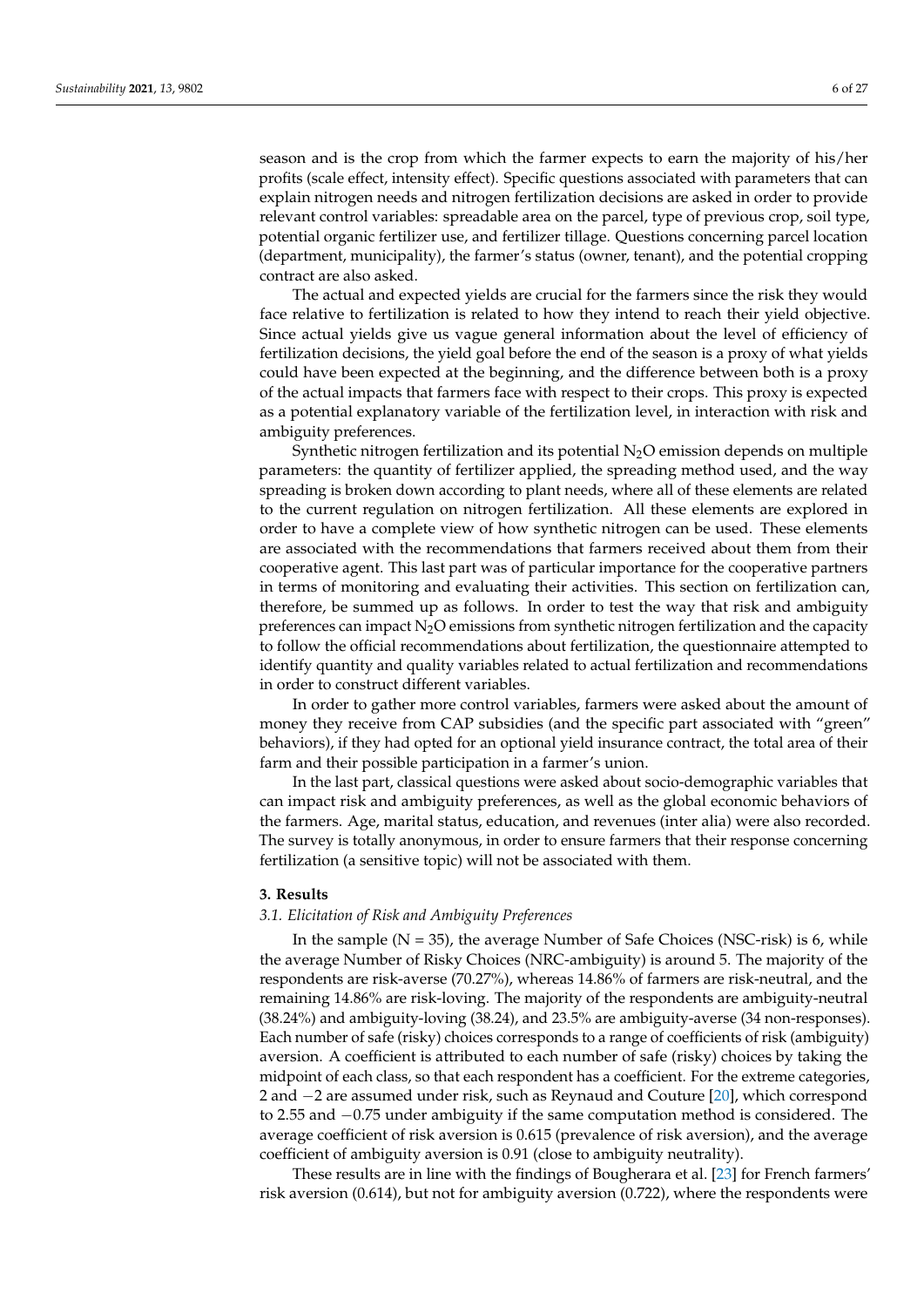more ambiguity-averse. The results are very close from those of Barham et al. [\[30\]](#page-25-23) that found a prevalence of risk aversion preferences in terms of population proportion, and 38% of ambiguity neutrality, 38% of ambiguity-loving, and 24% of ambiguity aversion on a sample of Midwestern (U.S.) farmers. More generally, risk aversion and ambiguity neutrality is in line with the results of Chakravarty and Roy [\[22\]](#page-25-15) on a sample of Indian students. The good fit of the measures with some results from this previous research is an important outcome in terms of repeatability and external validity of the elicitation methodology.

A categorical variable is constructed with three modalities: if the respondent is risk(ambiguity)-loving, it takes the value of 1; if the respondent is risk(ambiguity)-neutral, it takes the value of 2; if the respondent is risk(ambiguity)-averse, it takes the value of 3. The modality 2 is attributed if the farmer made four safe choices in the risk experiment and five risky choices in the ambiguity experiment. If the answer is below this neutrality number, the farmer is assumed to be risk(ambiguity)-loving, and the farmer is assumed to be risk(ambiguity)-averse if the answer is above this neutrality number. Below is the cross table (Table [3\)](#page-6-0) of risk and ambiguity preferences according to these categories ( $N = 45$ ).

|                                       | Ambiguity                     |                      |                     |                    |  |  |  |  |  |
|---------------------------------------|-------------------------------|----------------------|---------------------|--------------------|--|--|--|--|--|
| <b>Risk</b>                           | Inclination                   | Neutrality           | Aversion            | <b>Total</b>       |  |  |  |  |  |
| Inclination<br>$\%$ row<br>$%$ column | $\mathfrak{D}$<br>50<br>15.38 | 25<br>7.69           | 25<br>12.50         | 4<br>100<br>11.76  |  |  |  |  |  |
| Neutrality<br>$\%$ row<br>$%$ column  | 2<br>50<br>15.38              | 2<br>50<br>15.38     | $\Omega$<br>0       | 4<br>100<br>11.76  |  |  |  |  |  |
| Aversion<br>$\%$ row<br>$%$ column    | 9<br>34.62<br>69.23           | 10<br>38.46<br>76.92 | 7<br>26.92<br>87.50 | 26<br>100<br>76.47 |  |  |  |  |  |
| Total<br>$\%$ row<br>% column         | 13<br>38.24<br>100            | 13<br>38.24<br>100   | 8<br>23.53<br>100   | 34<br>100<br>100   |  |  |  |  |  |

<span id="page-6-0"></span>**Table 3.** Cross table function of the modality.

The proportion (frequencies and percent) in each crossed modality may be observed. It seems that being risk-averse and ambiguity-averse is linked. Independence tests are performed that all failed to reject the independence hypothesis: both variables cannot be considered as significantly dependent. Pairwise Pearson correlations estimations are proposed in Appendix [C](#page-21-0) that reinforce the conclusions about correlation between risk and ambiguity measures.

# *3.2. Descriptive Statistics*

#### 3.2.1. Crops and Yields

The sample consists of farmers whose main crops are cereals (75.72%), followed by oilseed (10%), and miscellaneous other crops (vineyards, chestnuts, etc.). In France, 2% of arable lands are planted with vineyards, 34.56% with cereals (including seed production), 1.1% with oilseeds, 0.73% with fruit trees, and 5.47% with annual forages (especially ensilage maize) [\[38\]](#page-26-0). Consequently, in the sample, the crop composition deviated from the national figures. However, a common point may be highlighted: cereals dominate. This difference with the national figures is directly associated with the accessible cooperatives. The BANCO report [\[2\]](#page-24-1), which is at the origin of the MACC estimation, was focused on annual crops that are essentially represented by cereals in France. The work of Dequiedt and Servonnat [\[10\]](#page-25-3) concerning risk and fertilization reduction only dealt with cereals and oilseed. In addition, the sample of farmers came from the same group of cooperatives (the benefit is based on the replication potential of the sample selection). The composition bias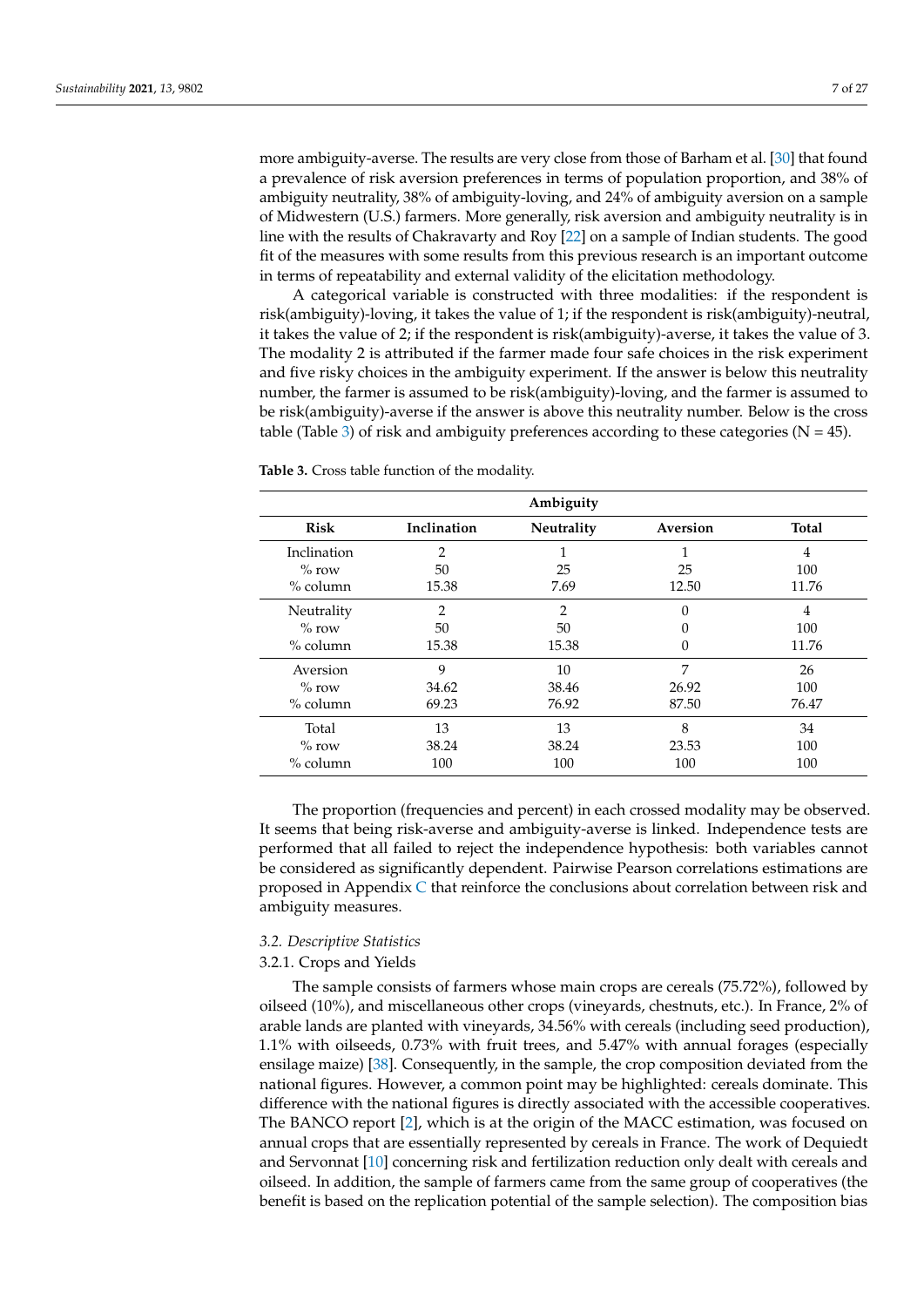is, thus, limited to the fact that the perimeter of the abatement potential and cost estimation study corresponds in large part to these crops, and it does not apply to all the crops that can be found in France. However, it still has to be taken into account in the regressions if it leads to an estimation bias.

The descriptive statistics concerning yields for the main crops in the sample are presented: wheat (15 answers) and maize (7 answers). The average level of actual harvested yields for wheat is 61.16 qt/ha (std 15.12 qt/ha), and the average level of yield objectives is 67.16 qt/ha (std 14 qt/ha). The average level of actual harvested yields for maize is 118.7 qt/ha (std 35.5 qt/ha), and the average level of yield objectives is 123.43 qt/ha (std 30.24 qt/ha). The rate of difference between actual yields and objectives is −5% for wheat, and −4% for maize. Farmers are asked the reason for the difference according to their perception. They said that meteorological conditions were the main explanation, especially the quantity of rain that was too low or too high (71% of the cases for maize and wheat farmers).

Appendix [D](#page-21-1) presents the relationship between actual yields and what was the objective at the beginning of the agricultural season. The results show that, in the sample the higher the goals are, the more difficult they are to achieve, with a better match for the highest goals. In addition, a rate of deviation is constructed in the form *actualyields*−*goals goals* in order to observe the level of deviation on a normalized basis, which makes it possible to compare volumes. Results are presented in Appendix [E.](#page-23-0) The average rate is −8.24% (std 0.14%, 37 answers). The average rate of yield objective achievement for crops is generally negative, strong for some crops (especially ensilage maize), and positive for two crops (maize seeds and sunflower).

#### 3.2.2. Synthetic Nitrogen Fertilization

A total of 95.6% of the respondents applied synthetic nitrogen fertilizers on their parcels. The share of operational costs associated with synthetic nitrogen fertilizer use on the declared parcels is 26% on average. This is important considering that, in general, labor (wage), mechanical soil work (fuel, etc.), seeds, other fertilizers, phytosanitary products, and potential irrigation might be contingent operational costs on the same parcel.

The nitrogen balance sheets give the total nitrogen fertilizer application on the parcel during the agricultural season (in kgN/ha). It does not make a lot of sense to observe the general statistics for this variable because it highly depends on the crop, and inter-crop comparisons are of no actual interest to the subject. The average level of fertilization is around 151 kgN/ha (std 72.5 kgN/ha, 37 answers), as indicated on Figure [1.](#page-8-0) This figure shows how farmers tend to follow recommendations from their cooperative agent in terms of fertilization for annual cropping. Farmers generally apply the recommended amount of fertilizers, except for some outliers. However, there are more deviations when the recommendations are higher.

Reducing the global synthetic nitrogen application balance sheet is an important mitigation practice. However, it relies on the actual nitrogen rates in the soils and depends on the alternative option in the event of an insufficient nitrogen rate. While alternatives (such as using legume crops in intermediary cropping) are not always applicable or efficient enough, another approach is to split the applications and to modulate each application in order to make the leaching by crops according to their needs over time more efficient, thus reducing the loss by non-absorption and the emission of  $N_2O$  by volatilization. This is especially true for the first application at the beginning of the season (during the crop growth cycle) that can be a source of modulation, and advisers try to encourage farmers to apply less nitrogen fertilizers at the beginning of the season and, if necessary, to compensate with more fertilizer at the next application (side dressing). Moreover, the first application is associated with larger emissions  $[8]$ . Technically, the reduction of fertilization at the first splitting relies on the fact that nitrogen might still remain from the previous season and the prior crop if soils are correctly managed between seasons. In another vein, the first application is crucial and a source of uncertainty if poorly implemented: the beginning of the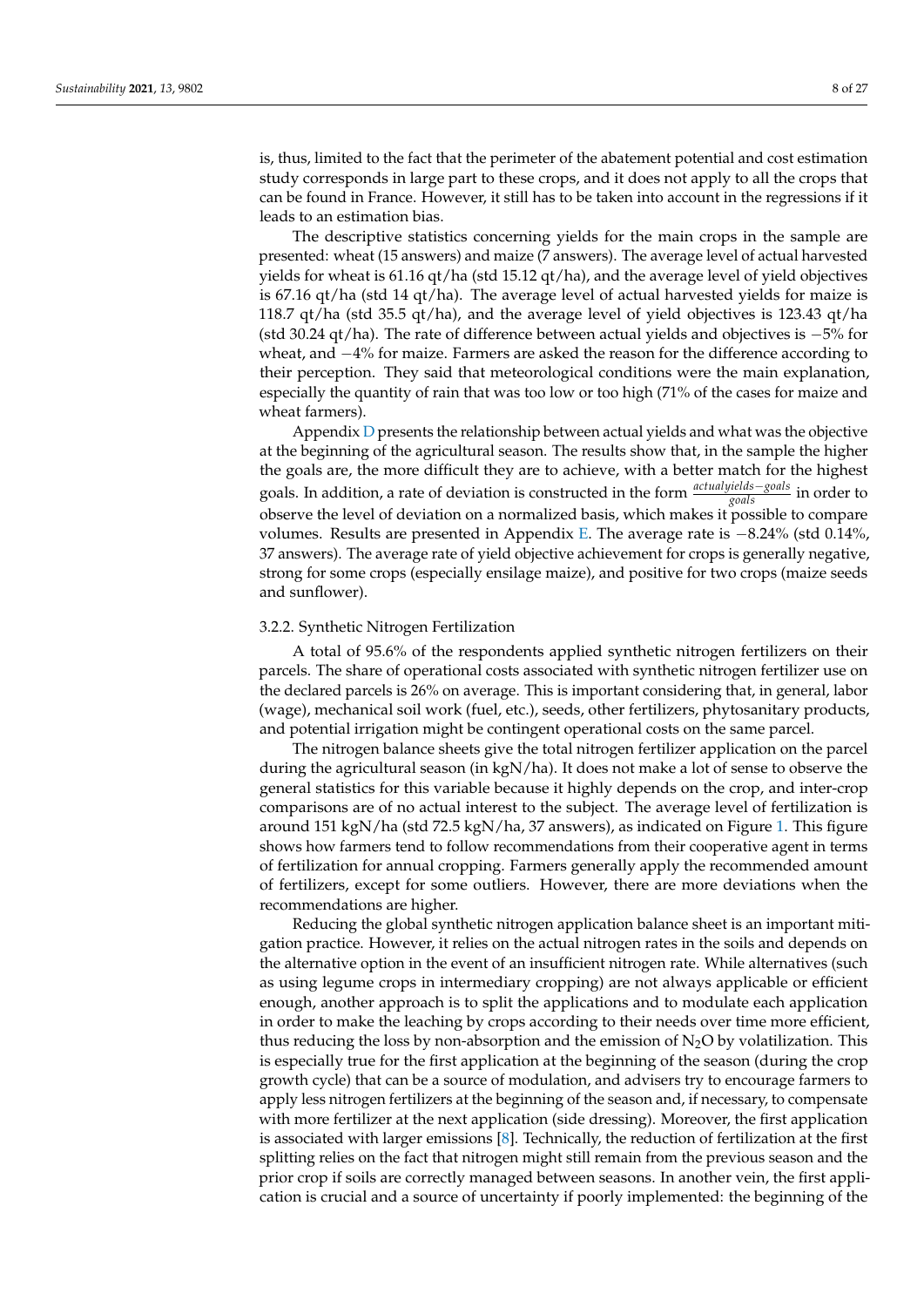growth cycle is very important for the remainder of the campaign and for the yield goals (as well as quality goals) to be reached. Moreover, it may be impossible to apply side dressing in the advanced stages of the growing-blooming cycle depending on uncertain water access and field work conditions, so that risk-averse farmers would tend to apply more nitrogen than risk-neutral farmers at the first application  $[8,9,39]$  $[8,9,39]$  $[8,9,39]$ . However, the assumption that farmers associate clear and objective profit distribution with their fertilization practices is weak. This is because there may be more uncertainty about the future states-of-nature due to the embeddedness of several uncertain bio-physical factors in the prognostics related to side dressing possibilities. How splitting is implemented by the farmers in the sample is important to observe, and how it deviates from the recommendations of the cooperative agents in relation to farmers' risk and ambiguity preferences is important, too. The average level of fertilization at the first application is around 50.5 kgN/ha (std 24.7 kgN/ha, 37 answers). Once again, it considerably depends on crops, and inter-crop comparisons are not within the scope of the current study. The same graph as in Figure [1](#page-8-0) is computed for the first application of fertilizer. The results are presented in Appendix [E,](#page-23-0) and the same kind of behaviors are observed.

<span id="page-8-0"></span>

**Figure 1.** Relationship between actual and recommended fertilization. Red curve is the quadratic relationship between *y* and *x*; dark line is the bisectrix.

Indicators were developed about the degree to which farmers tend to follow advice in terms of total synthetic nitrogen fertilizer application, fertilizer application for the first application, and the number of splitting. Farmers' preferences under uncertainty may impact the willingness to follow advice, if the assumption of uncertainty associated with their consequences is valid. The two first indicators share the same structure: *actual practice*−*advice advice* . They are a normalized rate of matching that is negative if farmers put less than recommended, positive if they put more, and null if they perfectly match the recommendations. The farther they go from 0, the more the farmer deviates from the recommendation. The average rate of matching for total fertilization is −0.08 (std 0.21, 33 answers), and it is −0.043 for the first application (std 0.28, 23 answers). For the number of splittings and related recommendations, which is a relative integer, the indicator is just the difference between the actual number and the recommended number. 0.5 means a semi-split: it is a situation where two different splittings were possible for the adviser (e.g., 2 or 3, or 4 or 5), and the farmer had the choice. The average difference between recommendations and actual practices is 0.1 (std 0.5, 29 answers). A total of 79% of the farmers applied exactly what they were told to do in terms of splitting.

Seventeen respondents were placed in a "vulnerable zone" for the questioned parcel, a specific recognition of environmental quality on the parcel and the risk in terms of ecological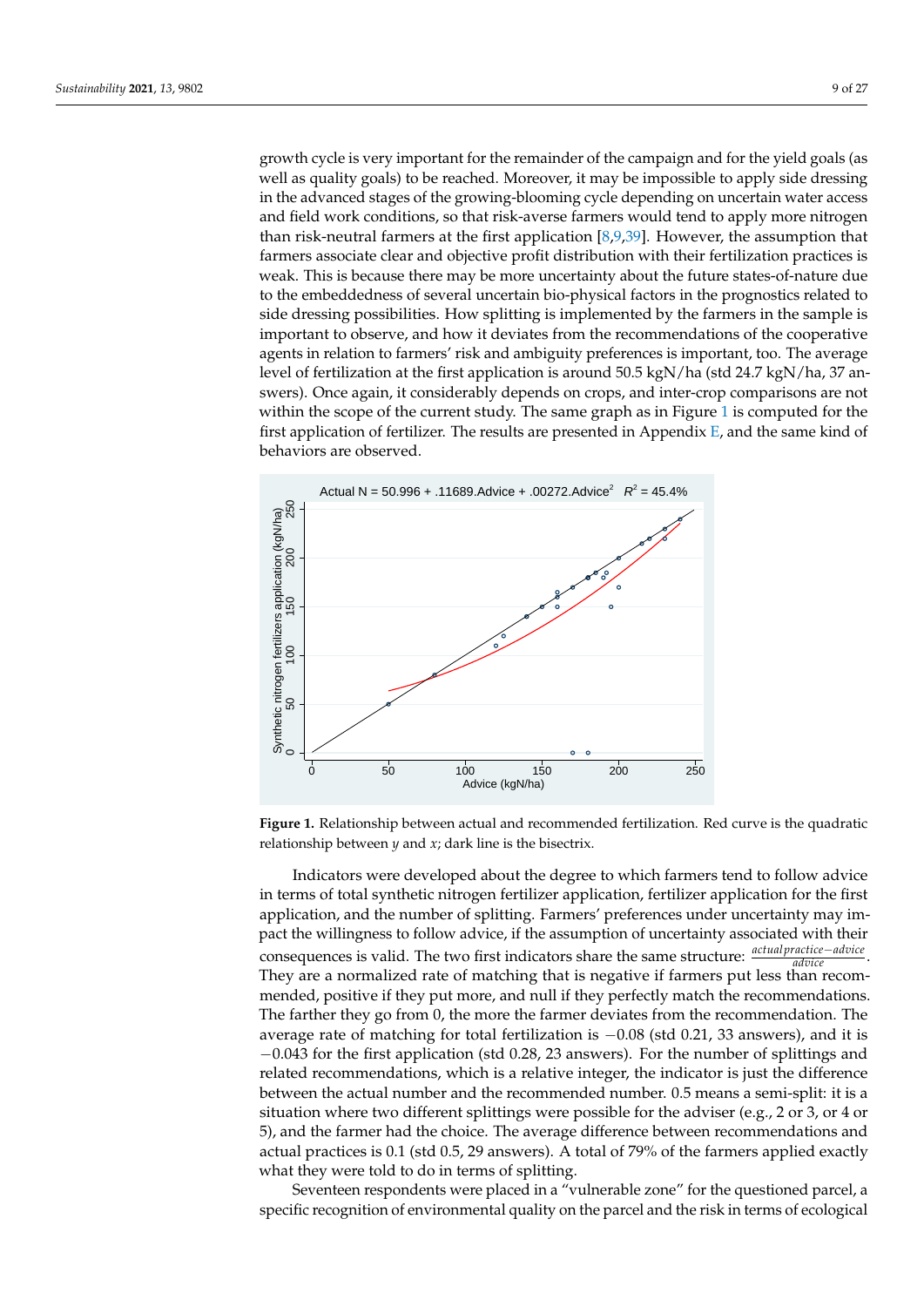destruction if certain farming practices are used (approximately 37%, but there are many missing answers). This official zoning implies obligation and forbidden practices, especially in terms of nitrogen fertilization. In the sample, the average maximum authorized quantity of nitrogen fertilization is 154.6 kgN/ha (16 answers). A total of 20.6% declared having a mandatory fertilization method, such as using only organic fertilizer, a liquid product, or bovine manure (34 answers). These statistics give an idea of the weight of regulation on respondents, despite the regular lack of answers to these questions.

# 3.2.3. Other Practices and Characteristics

Farmers who applied organic fertilizer (e.g., manure) on the parcel were asked how they take the amount of nitrogen contained in this product into account. Among the 34 answers collected, only 35.56% used the reference table (very generalist in terms of information), only 20% used an analysis of the product (the most precise source of information), and 4.4% used both, while 15.56% did not take the amount of nitrogen into account. This application of organic-based nitrogen was taken into account for the synthetic nitrogen application by 90.32% of the respondents (31 answers). Thus, the precise level of nitrogen that is applied is not always known by farmers before they apply fertilizer on their parcels. Some 59.38% of farmers that applied organic fertilizer buried it through tillage (32 answers). Only 4.9% of farmers did not apply any nitrogen fertilizer. Some 56% applied both on their parcel, while 39% applied only synthetic fertilizer, and none of the farmers applied only organic fertilizers (41 answers).

Respondents were from the Drôme (31.71%), Meuse (21.95%), Tarn (21.95%), Charente-Maritime (12.20%), Isère (7.32%), and Meurthe-et-Moselle (4.88%) departments, revealing a wide geographic dispersion with a non-homogeneous composition. This presents the advantage of providing a control for some fixed local characteristics that can be captured through department of origin (or the town). The disadvantage is that crucial heterogeneous unobservable variables that diversely impacted the locations and that can explain individual farming choices cannot be controlled for. A total of 43.9% of the respondents own the parcel, and 66.1% are tenants. Approximately 36.59% of the farmers cropped their parcel under a contract that mainly concerned seed production, product quality, and industry-related sales. This characteristic can be important, especially in the case of quality contracts, because good quality in terms of product protein in some cases (especially for wheat) requires specific amounts of nitrogen (less than for the "quantity-focused" cases). Some 32.5% of the respondents held a crop insurance contract during the season (40 answers), which is close to the national level. The average size of the parcel was 15.34 ha. The average total area of the farms was 149.7 ha, which is more than twice the national average of approximately 58 ha in 2013, according to Eurostat. The composition in terms of crops, as well as location specificities and selection effects associated with the cooperative (InVivo group and its affiliations), may partly explain this difference. The average perceived CAP annual subsidy was  $\in$ 34,276 in the sample, and the average subsidy specifically related to environment was  $\epsilon$ 3524 (10.3% of the total).

#### 3.2.4. Socio-Demographic Statistics

The socio-demographic characteristics of the sample are presented in Appendix [F.](#page-23-1) A total of 97.6% of the sample is composed by males (41 answers). The average age is 45.3 years old, ranging from 16 to 66 years of age. In France, the average age of male farmers is 49 years (53 years for females), and 61% of the farmers are aged between 40 and 60 years old [\[40\]](#page-26-2). According to the data, 82% of the respondents are between 40 and 60 years old. The sample is more concentrated in terms of age, which may be related to the fact that belonging to a cooperative and being motivated about meetings creates a selection of farmers. Some 45% of the respondents are married, 42.5% are single, 10% are in a Civil Solidarity Pact, and 2.5% are divorced (40 answers). In terms of education level, 77% of the respondents have a Baccalaureate (39 answers). At least 41% are Bac+2 and not beyond, which may correspond to an agricultural post-Bac technical diploma. A total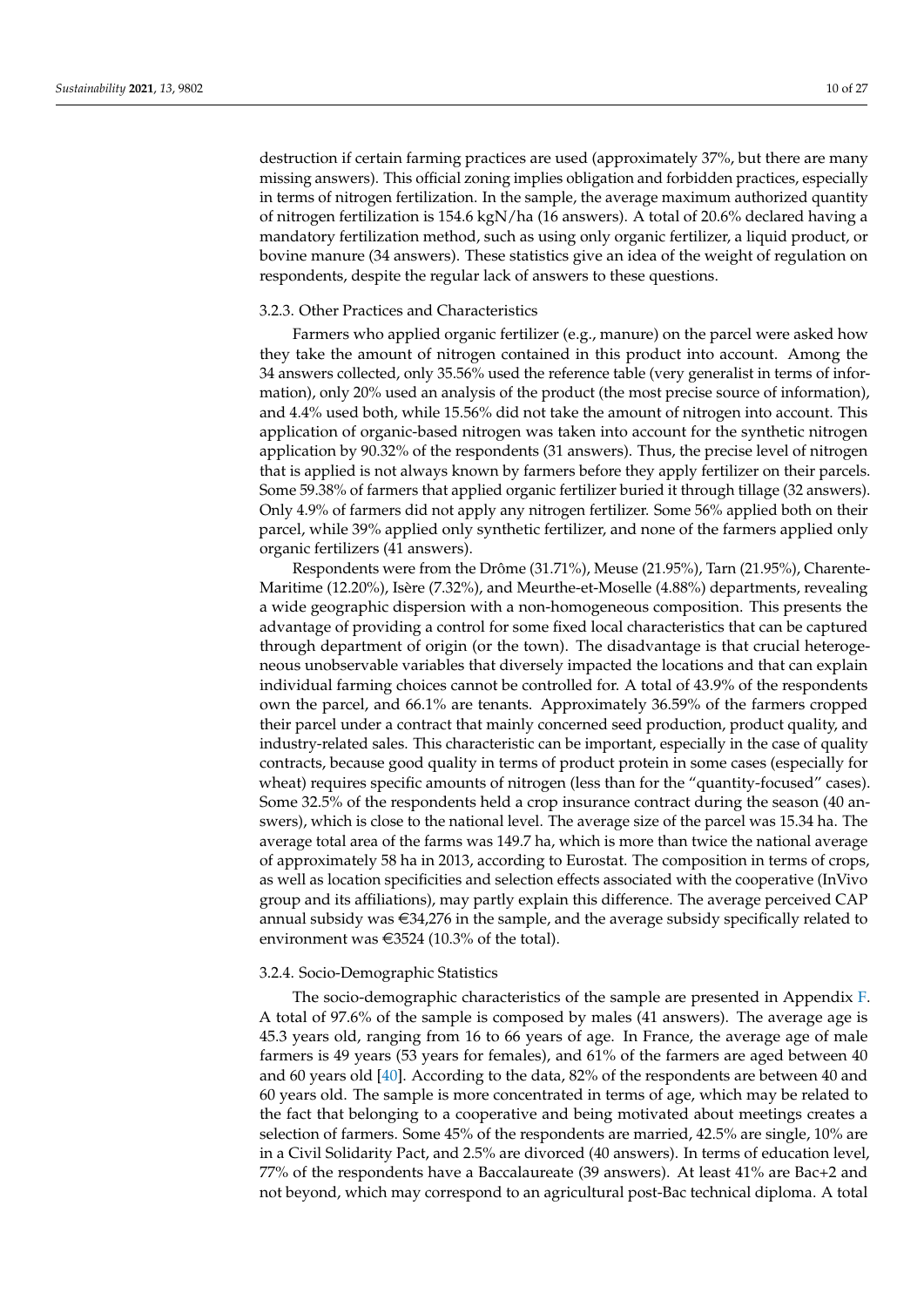of 23% dropped out of school after the Bac. Only 18% have a middle school certificate. In France, 17% of farmers went beyond the Baccalaureate, and 44% of French farmers dropped out after middle school [\[38\]](#page-26-0). This shows that the sample consists of farmers better educated than the general population of farmers at the country level. This is partly due to the composition in terms of age of the sample (32% are less than 40 years old, compared to 23% for France) because younger farmers have access to a better education than the former generations [\[38\]](#page-26-0). Some 41% of the households in the sample consist of at least four people, 30.8% consist of the farmer alone, and the remaining part is two or three people in the household (39 answers). The average number of people in the household is 1.652. A total of 52% of respondents have two children, 20% have no children, 12% have three children, and the rest have either one or more than three children (25 answers). The average number of children in the household is 1.88. The statistics concerning the farmers' revenues show that 8.11% of farmers earn less than  $\in$  1000/month, whereas 24.32% earn more than  $\in$  3000.

#### *3.3. Pairwise Correlations and Marginal Impact Estimations*

#### 3.3.1. Correlations

Pairwise correlation estimations (Pearson or Spearman) between all the measures of risk and ambiguity attitudes with interest variables were performed: the total level of nitrogen fertilization, the level of fertilization at the first application, the number of splittings in fertilizer applications, the difference between the total recommended application and what was actually applied, the difference between the actual and recommended first application, and the difference between the number of recommended and actual splittings. No significant correlations were found with the Pearson coefficient applied on continuous variables. The Pearson coefficient fails to estimate correlation coefficients for ordinal or categorical variables. The Spearman rank-order coefficient is suited to estimate correlation coefficients with categorical variables. Only one almost significant (*p*-value = 0.13) positive Spearman correlation was found between the NRC (ambiguity) and the level of fertilization at the first application (Spearman  $= 0.28$ ). This would be the sign that farmer applies more nitrogen at the first fertilization splitting when they are ambiguity-averse. Bontems and Thomas [\[9\]](#page-25-2) and Sheriff [\[8\]](#page-25-1) show that side dressing nitrogen fertilization can be cost-efficient (better use of input) but depends on the propensity of farmers to take the risk that future natural conditions may prevent them from making other applications after the first splitting. A negative relationship was found between the categorical variable of risk aversion and the number of fertilization splittings, but the coefficient is not significant. The main result with the Spearman rank-order coefficient shows a new relationship: ambiguity aversion leads farmers who agreed to split applications to apply more at the first stage in a situation where they are totally uncertain about what the future conditions will be. This may be the sign that when the risk of splitting is taken, ambiguity aversion encourages farmers to hedge against the probabilistic uncertainty that they are exposed to. However, many other factors can explain this phenomenon and cannot be tested since ceteris paribus is not respected.

#### 3.3.2. Taking Sampling Design in Regressions into Account

The observations in the sample were not individually selected: the experiment was performed randomly on the available farmers in regular meetings that took place in the cooperatives. However, the probability of being "selected" in the sample directly depended on the individual characteristics of the respondents (crop, soil, etc.) that led them to be part of these experiment groups and simultaneously impacted individuals' decisions. These characteristics are heterogeneously repeated in the sample, so that the composition of the sample is not the same as for the total population. Any regression that would be run without correcting for these sampling selections would attribute false phenomena to the whole population of farmers, whereas the results would be only accurate for the sample at stake. Ignoring selection weight can, thus, lead to biases in estimation, and it is possible to fix this issue by attributing a probability weight to each observation. Finding the proper variables that can be used to make good sampling weights depends on the available data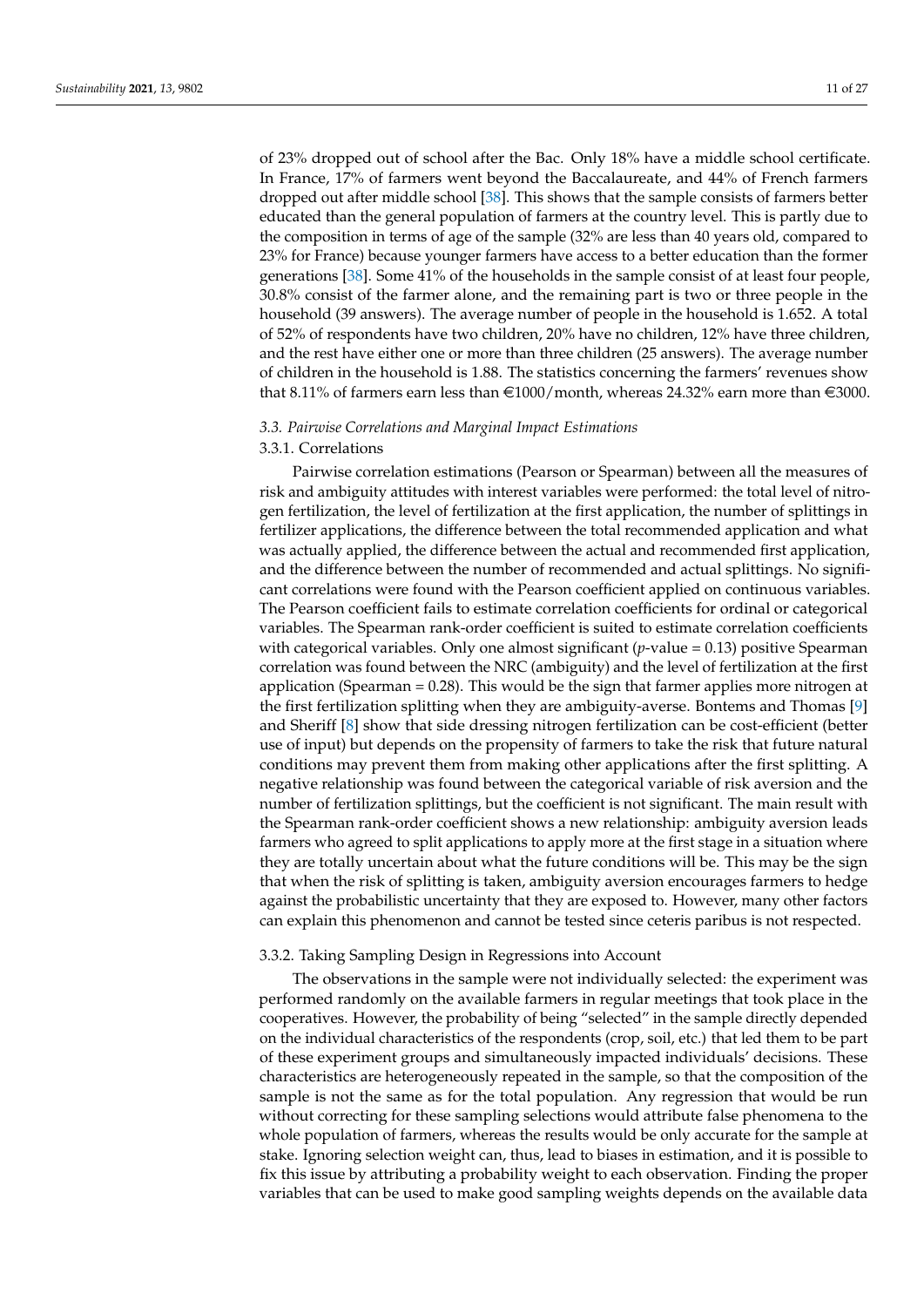and on the assumption concerning the probability of selection. The crop that the farmers choose for their parcel appears to us to be a good weighting variable since the composition of the sample is widely determined by crops, and targeting cooperatives that work with annual non-perennial crops was one of the selection criteria. The composition bias can be important, since two main crops compose the sample and bear specific agronomic and economic characteristics (wheat and maize). Moreover, respondents generally responded well to this question. Adding probability weighting is feasible with Stata: the dependent and independent variables of each row are multiplied by a weight that corresponds to the opposite of the probability of having planted each crop on the parcel, and the variancecovariance matrix is estimated through a robust sandwich estimator. The more a crop represents a big proportion in the sample, the smallest the multiplied factor will be.

The observations were collected per group (local cooperatives), meaning that there may be correlations between error terms between observations within the same group, leading to a failure of the homoskedasticity assumption. These clustering can be taken into account in the regressions by applying adjustment weighting coefficients to subgroup standard error covariance matrices in order to correct heteroskedasticity. The local cooperative groups that the farmers belong to are assumed to be natural clusters among which respondents are concentrated, and some unobservable phenomena may uniformly affect the group. This subgroup captures correlation between behaviors, as well as a part of the exogenous natural hazards. A White [\[41\]](#page-26-3) heteroskedasticity test may be used that is consistent with standard error estimation in order to fix for heteroskedasticity issues, but it does not allow clustered variability to be corrected, and the adjustment is at the individual level. Both will be compared.

#### 3.3.3. Regressions Results

Twelve OLS regressions were carried out to try to explain the total fertilization and the fertilization at the first splitting. These regressions differ in several ways. They take weighting and/or clustering into account and they consider either the categorical variable (risk-loving/averse, ambiguity-loving/averse) or the number of safe (NSC) and risky (NRC) choice. Tables [4](#page-12-0) and [5](#page-12-1) present the most robust regressions, i.e., considering weighting and clustering. Other results are presented in Appendix [G.](#page-24-5) Only regression with significant coefficients are commented. Given the limited number of observations, most of the relevant regressions were the ones with at least 30 observations. This is the highest average number of observations obtained. Given the low number of degrees of freedom, the regressions are limited to one independent variable.

Table [4](#page-12-0) shows that being in the risk-averse category leads to a significantly lower level of total fertilization compared to the reference category of risk-neutral farmers (coeff. = −48.84 significant at the 1% level). In contrast, Table [5](#page-12-1) shows that being more ambiguity-averse (NRC) has a positive marginal impact on the quantity of nitrogen fertilizers applied at the first split (coeff. = 1.422 significant at the 10% level). These results have to be interpreted simultaneously.

The first one indicates a phenomenon that is consistent with numerous common assumptions about the positive impact of risk aversion on nitrogen fertilization. In the literature review, the role of risk aversion on fertilization is not clear-cut and depends on the risk-increasing or decreasing nature of the input (and, therefore, on the natural states-of-nature in terms of meteorological conditions and complementarity with water and pesticide uses). In the sample, nitrogen fertilizers do not appear to be considered as a risk-decreasing input. This lowers the assumption that risk aversion can be a barrier to the adoption of practices that reduce the total quantity of fertilizers used because it, instead, looks like a driver of reduction. However, it is notable that the risk aversion variable at stake is the categorical one: the reference category chosen for comparison is category 2, for risk neutrality. The coefficient is, therefore, the average level of fertilizers used by risk-averse farmers in general, compared to risk-neutral farmers in general.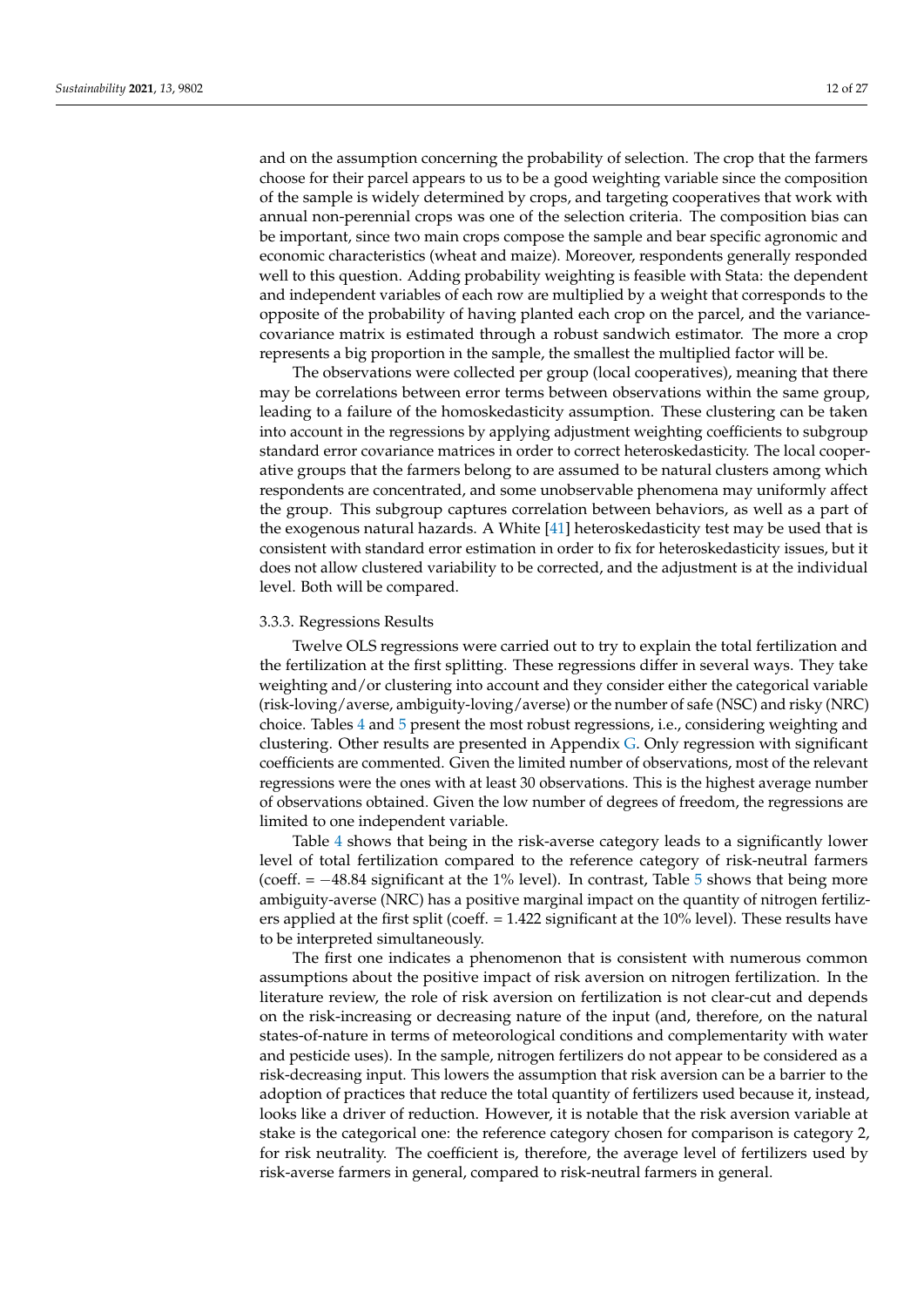| <b>VARIABLES</b>            |                         |                        |                     |                                 |
|-----------------------------|-------------------------|------------------------|---------------------|---------------------------------|
| Risk-loving                 | $-50.60$<br>(49.03)     |                        |                     |                                 |
| Risk-averse                 | $-48.84$ ***<br>(5.471) |                        |                     |                                 |
| Ambiguity-loving            |                         | 18.80                  |                     |                                 |
|                             |                         | (14.96)<br>$-14.52$    |                     |                                 |
| Ambiguity-averse            |                         | (21.10)                |                     |                                 |
| <b>NSC</b>                  |                         |                        | 6.827<br>(5.393)    |                                 |
| <b>NRC</b>                  |                         |                        |                     | $-6.235$                        |
| Constant                    | 186.9***<br>(4.501)     | $142.4$ ***<br>(8.803) | $103.5*$<br>(35.30) | (4.430)<br>177.0 ***<br>(22.89) |
| Weighting (crop)            | Yes                     | Yes                    | Yes                 | Yes                             |
| Clustering<br>(cooperative) | Yes                     | Yes                    | Yes                 | Yes                             |
| Observations                | 31                      | 31                     | 31                  | 31                              |
| R-squared                   | 0.047                   | 0.031                  | 0.042               | 0.030                           |
| F                           | 117.5                   | 1.590                  | 1.603               | 1.982                           |
| p-Fisher                    | 0.00142                 | 0.338                  | 0.295               | 0.254                           |

#### <span id="page-12-0"></span>**Table 4.** Total fertilization.

Standard errors in parentheses; \*\*\*  $p < 0.01$ , \*  $p < 0.1$ .

<span id="page-12-1"></span>**Table 5.** Fertilization at the first splitting.

| <b>VARIABLES</b>         |            |           |             |           |
|--------------------------|------------|-----------|-------------|-----------|
| Risk-loving              | 1.825      |           |             |           |
|                          | (7.242)    |           |             |           |
| Risk-averse              | $-4.310$   |           |             |           |
|                          | (5.037)    |           |             |           |
| Ambiguity-loving         |            | 6.471     |             |           |
|                          |            | (6.882)   |             |           |
| Ambiguity-averse         |            | 4.886     |             |           |
|                          |            | (2.738)   |             |           |
| <b>NSC</b>               |            |           | 1.529       |           |
|                          |            |           | (1.198)     |           |
| <b>NRC</b>               |            |           |             | $1.422*$  |
|                          |            |           |             | (0.527)   |
| Constant                 | $53.14***$ | 45.44 *** | $41.02$ *** | 41.08 *** |
|                          | (4.580)    | (2.332)   | (6.668)     | (4.301)   |
| Weighting (crop)         | Yes        | Yes       | Yes         | Yes       |
| Clustering (cooperative) | Yes        | Yes       | Yes         | Yes       |
| Observations             | 31         | 31        | 31          | 31        |
| R-squared                | 0.009      | 0.019     | 0.020       | 0.018     |
| F                        | 0.537      | 8.685     | 1.628       | 7.282     |
| p-Fisher                 | 0.632      | 0.0565    | 0.292       | 0.0739    |

Standard errors in parentheses; \*\*\*  $p < 0.01$ , \*  $p < 0.1$ .

The second result is the most original. Ambiguity aversion leads to using more fertilizers at the first application split (see Table [5\)](#page-12-1), which is equivalent to saying that having an aversion for making bets on outcomes whose probabilistic distribution is uncertain encourages farmers to hedge against future possible nitrogen lacks. This result is interpreted as follows: if cooperative agents ask farmers to split their application, the first application is the most crucial, not only because it takes place at the beginning of the growing stage for the crop, but especially because the farmer does not know if it will be possible for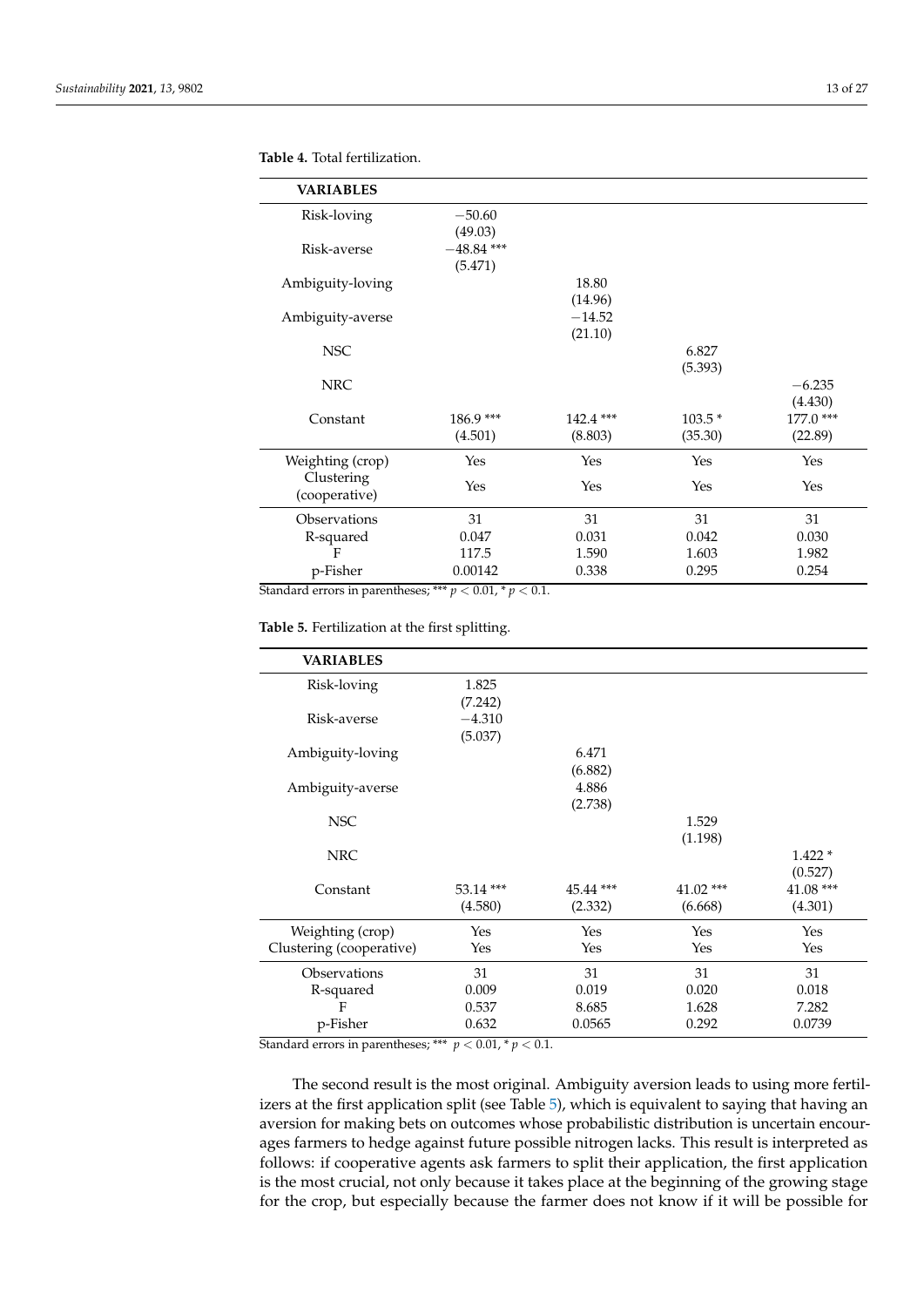her/him to fertilize again in the future because future states-of-nature are deeply uncertain. The possibility to make future splittings is dependent on this inability to make complete forecasts about entangled natural conditions. In order to extend more the interpretation to the lottery experiment, it is possible to say that the ambiguity-averse farmers insure themselves by applying more fertilizer at the first splitting, which is exactly what the cooperative agents do not want them to do because they prefer to bet on a risky practice rather than on an ambiguous one. However, this impact is much smaller than the negative impact of risk aversion on total fertilization. Moreover, splitting practices induce a dynamic evaluation of profits and optimal input uses, as shown in Bontems and Thomas [\[9\]](#page-25-2), which implies other potential explanations, such as information value. This was not tested in this study. The benefit from splitting is, according to Bontems and Thomas [\[9\]](#page-25-2), to allow the farmers to gather information about the true nitrogen needs of the crops and to be more efficient in their first and side dressing application, thus reducing production costs. This study shows that ambiguity aversion may impact the total benefits from information value and is a complementary driver of fertilization decisions.

The low number of observations for each regression (31) nuances the results. Adding control variables for crops (17 modalities), soil quality (21 modalities), previous crops (22 modalities), interactions between risk and ambiguity preferences, differences between actual yields and yield goals, and the perception of experienced risks at the last season by farmers, as well as several controls for agricultural practices and socio-economic and demographic variables, would produce more robust results and limit the biases that may be experienced. Because each modality of the categorical variables represents a covariate, the necessary number of observations would have to be significantly higher. Since the dependent variables related to fertilization are directly explained by obvious variables, such as the crop that has been planted on the parcel by the farmer or the soil quality, which is information asked in the questionnaire, it would be crucial to make the regression with these controls. This is an important limit of the econometric analysis.

The indicators about the degree to which farmers tend to follow advice in terms of total synthetic nitrogen fertilizer application, fertilizer application for the first application, and the number of splittings were not sufficiently matched with answers about risk and ambiguity preferences. This limits the number of observations that could be gathered and makes it impossible to make proper regressions with these variables.

#### <span id="page-13-0"></span>**4. Discussion**

The respondents were found mostly risk-averse and ambiguity-neutral. This result is consistent with the conclusions of Barham et al. [\[30\]](#page-25-23) for U.S. farmers and Chakravarty and Roy [\[22\]](#page-25-15) for Indian students. The representativeness of the sample in terms of crops is low (when compared to French farmers) but is similar to previous studies about nitrogen fertilization reduction, which often test the same kind of crops: cereals and oilseeds [\[10\]](#page-25-3). The previous year was rather bad for the respondents since they generally fell short of their yield goals. The respondents did not fully follow what was recommended in terms of fertilization. In addition, many of them had to comply with fertilization regulatory rules on their parcel. They also considerably statistically differ from the national farmer population in terms of size of farm (bigger), age (younger), and education (more educated).

OLS regressions were performed with consideration of sampling design in order to produce the most robust estimations possible. Significant marginal impacts were found for only two dependent variables (when sample weights and clustering are introduced): the total quantity of nitrogen fertilizer used and the quantity of fertilizer used at the first splitting.

Being risk-averse is associated with a lower level of total fertilization (−48.8 kgN/ha on average) with respect to the reference category (risk neutrality). This result is not in accordance with the main conclusion in the literature  $[9,10,13-15]$  $[9,10,13-15]$  $[9,10,13-15]$  $[9,10,13-15]$ : risk aversion leads to an over-fertilization. Nevertheless, this result is interesting but difficult to analyze because it can be an indication that nitrogen fertilizers are perceived as being either risk-increasing or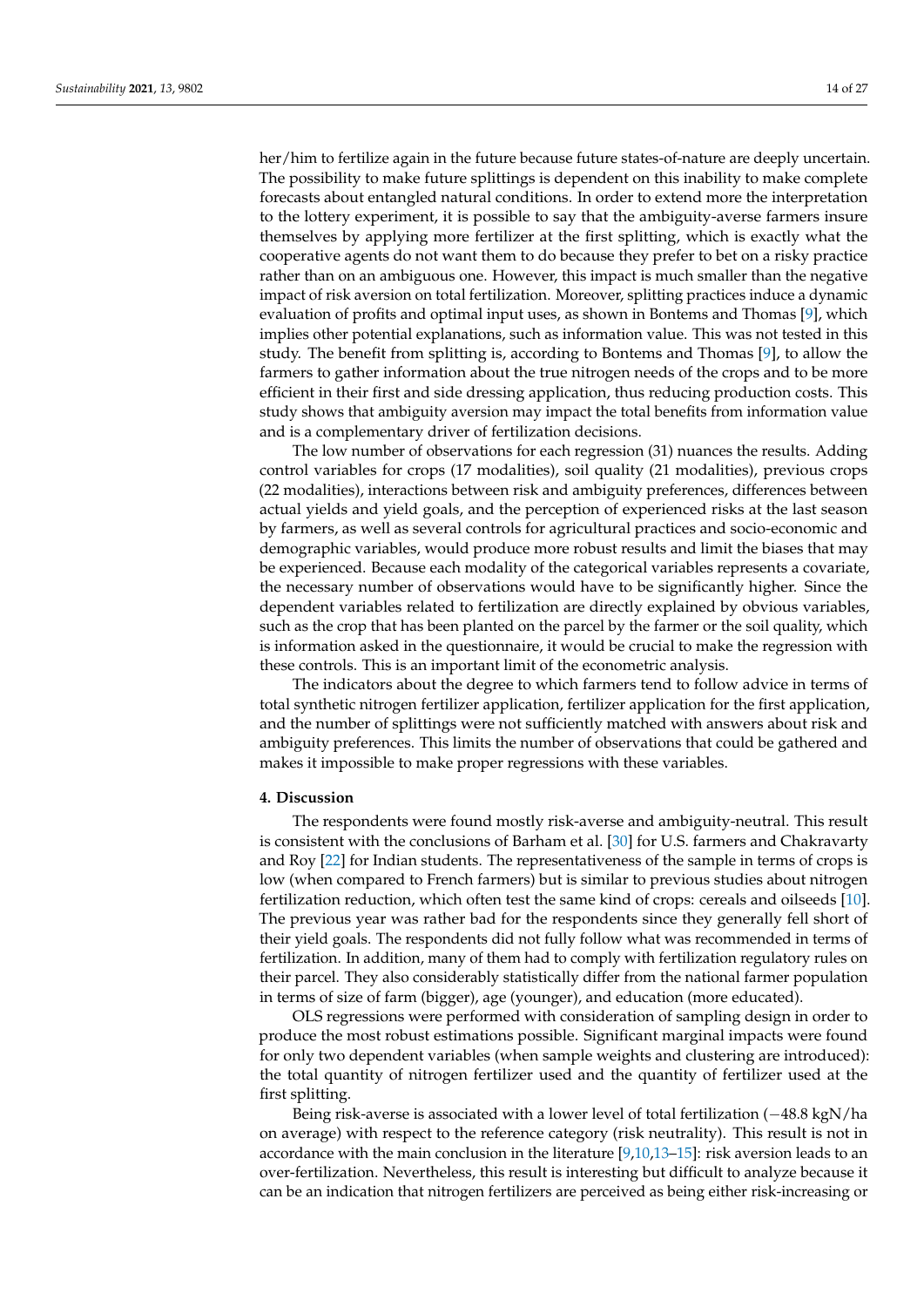risk-decreasing (or neutral) by farmers, whereas the global levels of risk were perceived as being very low by farmers who self-insure with fertilizers. This could be an indication of diverse water and fertilizer use characteristics [\[39\]](#page-26-1) and interactions between pest invasion risk with good growing conditions and crop growth level related to fertilizer use [\[42\]](#page-26-4). However, the total level of fertilization will always be associated with yield goals and the farmers' agricultural knowledge for which they might have an objective probabilistic "mapping" and a clear ex ante stochastic production plan for the whole season.

The second main result is the positive marginal impact of ambiguity aversion (NRC variable) on the level of fertilization at the first splitting (+1.42 kg/ha for each higher level of risky choice). While this result seems to us unique, it echoes some previous research that highlighted the deep uncertainty that lay behind the splitting practice. For example, Reference [\[8](#page-25-1)[,9\]](#page-25-2) deal with the cost-effectiveness of side dressing fertilization. As future natural conditions are uncertain, the authors show that the farmer may not be able to perform other applications after the first splitting. Indeed, splitting fertilization is a good way to adapt fertilizer application to crop needs, but it relies on technical feasibility of postponed applications, which itself directly depends on unpredictable pedo-meteorological conditions and their deeply uncertain short-term fluctuations. Uncertain evolution of states-of-nature cannot be forecasted ex ante at the time of the first application, but the farmer may have subjective expectations and be more or less pessimistic about what can be expected. Within this scope, ambiguity aversion positively impacts the level of fertilization at the first application. However, the marginal impact is low, implying that even the global effect is negligible compared to the first result. The net total estimated impact of the preferences measured on the overall fertilization is negative. Moreover, the first result is significant because of sampling weight, while the second is significant because of clustered heteroskedastic-robust standard errors. The first case is not surprising, whereas the second one indicates that the significance of the result depends on the consideration of specific cluster-dependent unobservable variables, such as very local fluctuations and characteristics. This is interesting because it confirms the interpretation about the NRC result. Indeed, ambiguity associated with the first splitting is embedded in the individual deep uncertainty about the technical and natural feasibility of postponed splittings. This feasibility may be essentially local-specific and, consequently, partly shared by farmers from a given cooperative. In another vein, it is possible that the cluster-corrected standard errors account for unobserved impacts on group-variations that are directly related to the differences that could have occurred in the measurement processes between cooperatives. Even though the exact same experiment was reproduced on each farmer, there may have been slight differences that could have led to group-specific measurement errors (day, time of day, context, etc.), a phenomenon specific to field experiments compared to laboratory experiments.

Some limitations linked to internal and external validity may be identified. The estimations are limited by the number of respondents and the subsequent number of valid answers. This limits the external validity of the results. This experiment may be seen as a pilot for a wider experiment, and allows us to observe if the current results are robust or not to all the necessary controls. In terms of internal validity, it would be interesting to test for the impact of time preferences in a subsequent study. Time preferences explain choices at each step of production, as well as decisions in terms of practices and production goals. Secondly, the use of the MPL procedure entails advantages and disadvantages. The specific versions of the lotteries used rely on calibrations associated with the widely accepted assumption of a CRRA (power) utility function, and its form (chained lotteries with switching points) allows for the precise measurement of the level of risk aversion on the continuous distribution of gains. Moreover, its wide use in the literature makes it possible for us to effectively compare the results. The main problem is to identify the actual preferences of the respondent. First, if the preferences of the agent do not follow a CRRA utility function or, more generally, if the individual has preferences that are not in line with the expected utility framework, then the method is not relevant. This would lead to the risk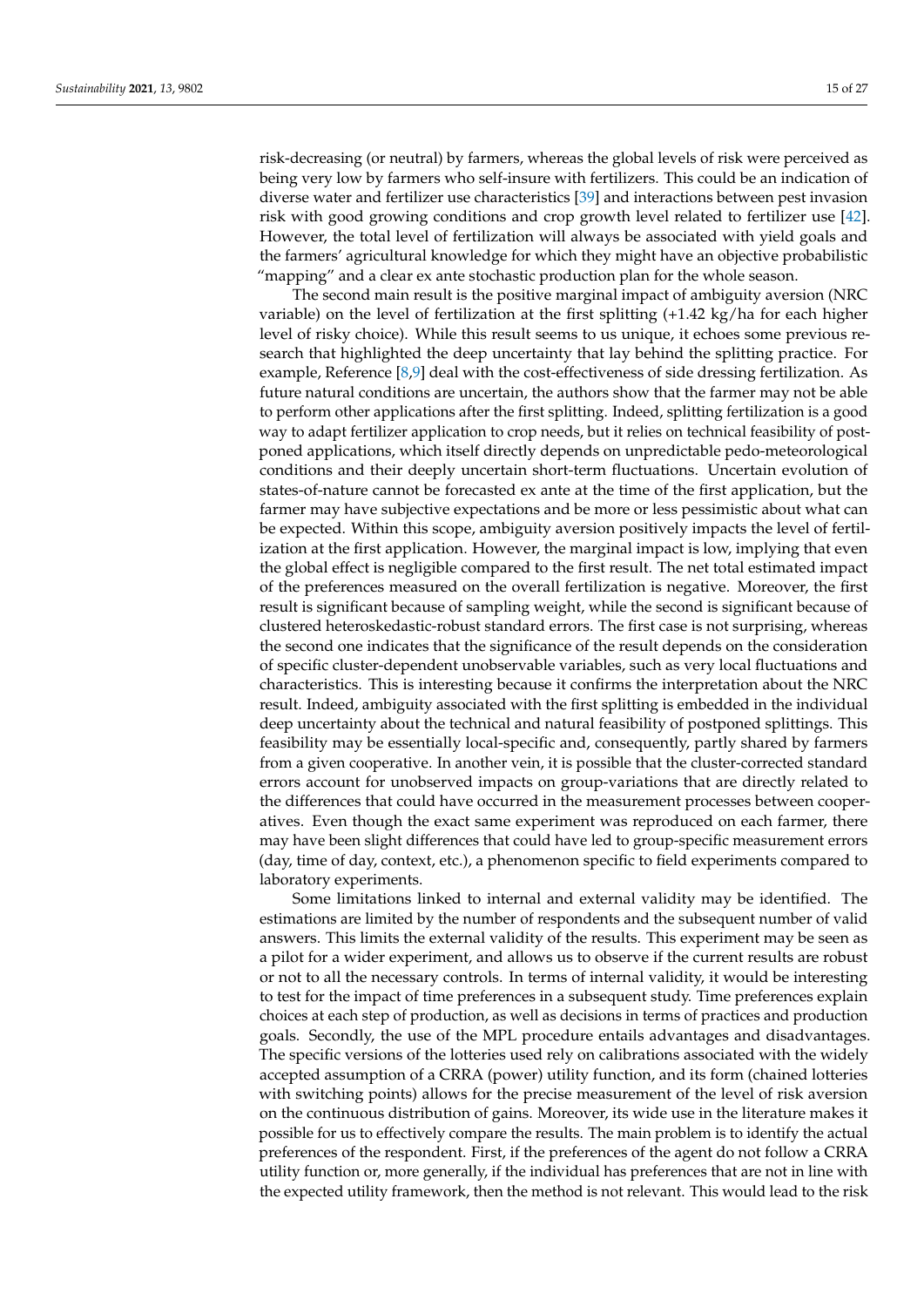that the subsequent regressions would have a limited internal invalidity and, consequently, limited results. Second, as mentioned in the literature review, some criticisms have been put forward by Drichoutis and Lusk [\[43\]](#page-26-5). However, these disadvantages did not prevent several studies from producing credible results (see literature review in the introduction).

#### <span id="page-15-0"></span>**5. Conclusions**

An experiment on farmers was implemented in partnership with their cooperative group (InVivo) in order to test the main assumption using real data: uncertainty may be a barrier to nitrogen fertilization reduction. Two levels of preferences toward uncertainty were tested: risk attitudes (known probability) and ambiguity attitudes (unknown probability). The goal was to estimate the interactions between those measures and the mitigation potential associated with fertilizer reduction. The role of these individual behavioral attitudes was tested in terms of different practices related to fertilization, fertilization practices per se (global level of fertilizer, level of fertilization at the first splitting, number of splittings), and farmers' willingness to follow recommendations from their cooperative agents who encourage them to adopt more environmentally-friendly practices. The role of several agricultural, regulatory, and socio-economic characteristics was also tested, as well as their preferences, embedded with uncertainty, on fertilization practices and the propensity to follow recommendations. The results show that, in the sample, French farmers are mostly risk-averse and ambiguity-neutral. The major conclusion is the following one: risk aversion reduces the global level of fertilization, whereas ambiguity aversion increases the level of fertilization, at the first application.

These results have several implications in terms of public policies. First, this study shows that risk and ambiguity attitudes impact abatement costs associated with nitrogen fertilization reduction to some degree. While ambiguity aversion is a hidden cost of innovative fertilization practices, such as splitting, risk aversion can be a "hidden abatement benefit" for global reduction of nitrogen application. These phenomena question then the optimality of flat rate subsidies. Fluctuations in production conditions can cause the abatement costs to fluctuate mechanically, and subsidies aimed at offsetting potential losses from reduction can become a windfall for farmers, the majority of whom would adjust their use of fertilizer by themselves. This leads us to question the usual recommendations when considering risks, such as subsidized crop insurance that would cover yield risk and, in this way, encourage farmers to lower their fertilization rate. Since this depends on the interaction between nitrogen fertilizers and the environment in which they are applied, as well as the crop, it can even have counter-productive effects on  $N_2O$  mitigation. The literature shows that fertilization splitting has a huge benefit in terms of information value. This explains why farmers would not be so reluctant to adopt this practice. However, if ambiguity aversion increases the level of application at the first splitting and, therefore, increases emissions, it could be good to instead reduce uncertainty through generalized soil testing in order to secure information while developing new methods to ensure that side dressing will be possible later in the season. Other varied types of options can also be proposed to improve farmers' knowledge about the reaction of crops to these new forms of nitrogen management over the growing period. In addition, 8.5% of the French farming surface area is now certified organic, with some 47,000 farms. Given the ambitious objectives of the Ambition Bio 2022 plan to convert 15% of the farmed agricultural surface area to organic farming by 2022 and increase organic food consumption in the country, it seems relevant to question the multiple private costs that can prevent farmers from entirely eliminating nitrogen inputs. Indeed, the transition from conventional to organic farming means that farmers are willing to operate under uncertain conditions and to rely far more on the interactions between crops and their environment. The paper shows that considerations, such as ambiguity aversion and related costs (information, testing, and trials), would allow farmers to modify their production habits more rapidly than with only classic compensation subsidies.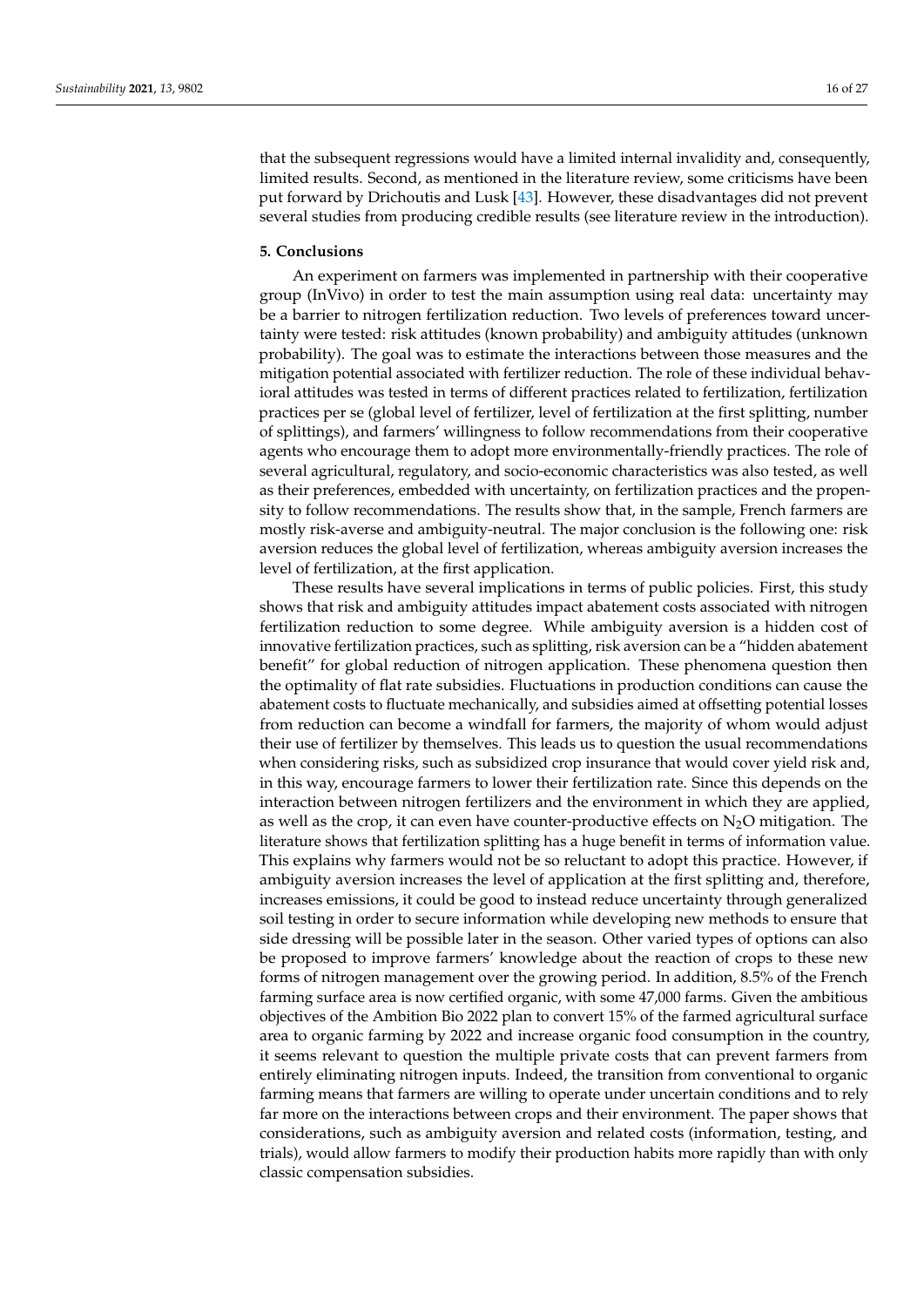Several future research directions may be considered in relation with the limitations evoked at the end of the discussion. First, the measurement of the time preferences, in addition to the preferences towards risk and ambiguity, may be an interesting direction. Second, some papers [\[21](#page-25-14)[,23](#page-25-16)[,44\]](#page-26-6) demonstrate that farmers, among them the French ones, do not conform with the expected utility framework and that they rather align their behaviors with Prospect Theory [\[45\]](#page-26-7). Consequently, it may be interesting to suppose such a new framework and to use the Multiple Price List method proposed by Tanaka et al. [\[44\]](#page-26-6) to elicit the different parameters of the utility function. This approach will allow us to go one step further by considering loss aversion, too.

**Author Contributions:** Both authors designed the questionnaire and collected the answers in the field. C.T. was responsible for the data analysis and wrote the first draft of the article. M.B. supervised the work of C.T., read and commented on the different versions of the article. M.B. realized the revisions required by the reviewers. Both authors have read and agreed to the published version of the manuscript.

**Funding:** This research received no external funding.

**Institutional Review Board Statement:** Not applicable.

**Informed Consent Statement:** Informed consent was obtained from all subjects involved in the study.

**Data Availability Statement:** Not applicable.

**Acknowledgments:** This work is part of the Agriculture and Forestry research program of the Climate Economics Chair. The authors would like to thank the Climate Economics Chair for their financial support. The authors are also very grateful to AgroSolutions (InVivo group) for their support of this work. The UMR BETA is supported by a grant overseen by the French National Research Agency (ANR) as part of the "Investissements d'Avenir" program (ANR-11-LABX-0002-01, Lab of Excellence ARBRE). Finally, the authors gratefully acknowledge the editors and the anonymous reviewers for their valuable comments.

**Conflicts of Interest:** The authors declare no conflict of interest.

#### <span id="page-16-0"></span>**Appendix A. Survey on the Use of Synthetic Nitrogen Fertilizers**

The survey you are going to participate in aims at studying the climate change mitigation measures of the French agricultural sector. In particular, the survey focuses on farmers' fertilization decisions. Nitrogen fertilization is one of the main greenhouse gas emissions in the agricultural sector. The aim is to improve the understanding and determinants of fertilization decisions, particularly by focusing on an economic parameter that reflects individual preferences for risky choices.

This survey is conducted as part of a joint project between the INRAE (National Research Institute for Agriculture, Food, and the Environment), the Climate Economics Chair (CEC), and InVivo. More specifically, this work is part of a thesis in economics, conducted within INRAE.

The questionnaire will consist of three parts. In the first part, it will be necessary to make hypothetical choices between two options. These choices will help measure your individual attitude towards risk. This method is widely used in economics to reveal to individuals their preferences for more or less risky situations. The second part will be composed of questions relating to your management decisions and, more particularly, fertilization. The final part of the survey will focus on your socio-economic characteristics.

There are no good or bad answers during the survey, just different behaviors to observe. For the purposes of the survey, you must answer all the questions. The confidentiality of the information contained in this questionnaire is ensured by the anonymity of the respondent. Your answers will remain confidential. The results will be presented in synthetic form in scientific publications with scrupulous respect for the anonymity of the respondents. Once the data is processed, it will be returned to you individually and you can compare your results to the average of our sample and your cooperative.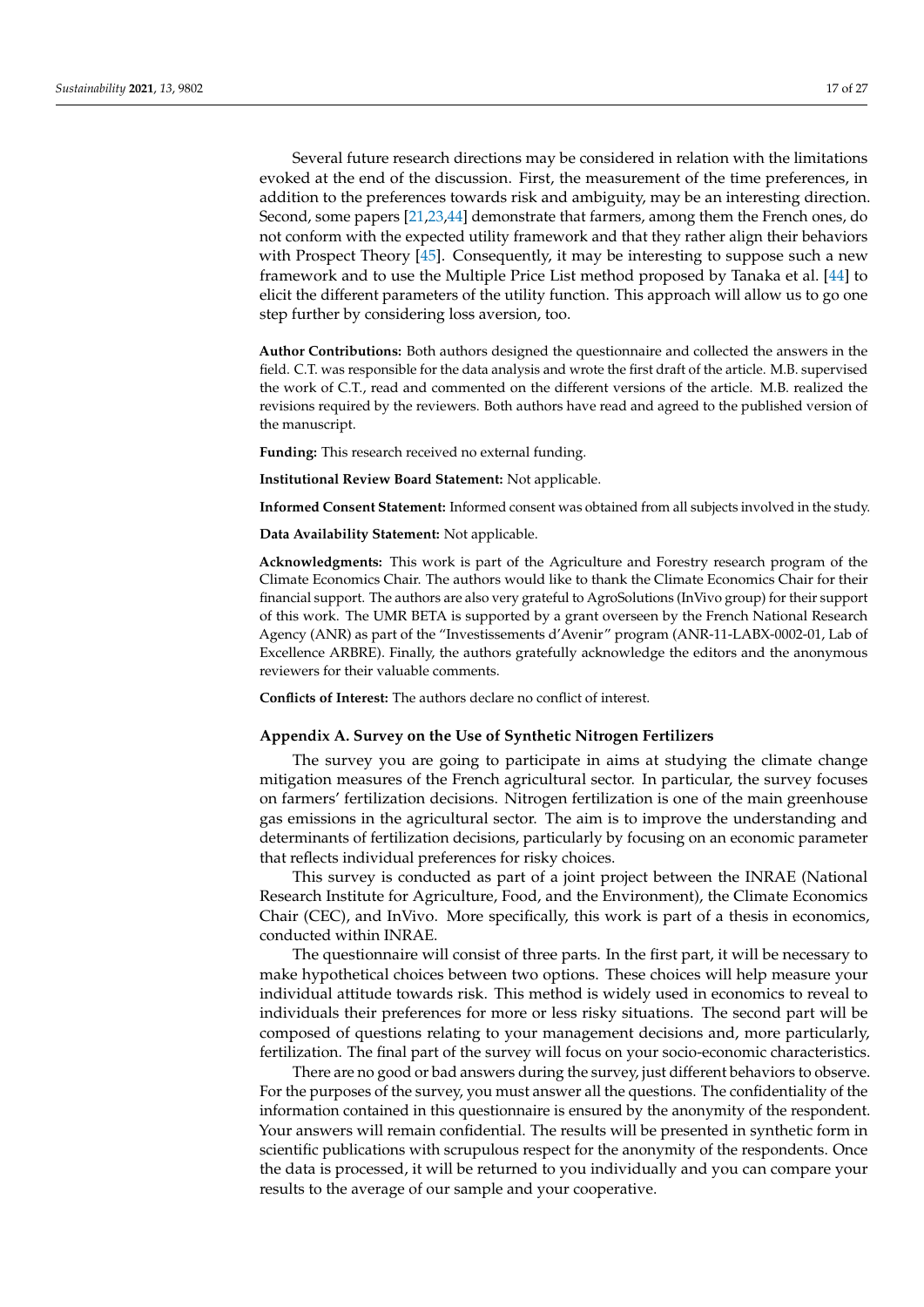The lack of communication between participants is a guarantee of success. We ask you not to discuss with other participants during the survey.

## **Part 1: Choice between Two Options**

This first part is composed of two series of 10 decisions represented by two tables.

All questions correspond to fictitious situations for which we ask you to answer as if you were facing a real situation, taking the necessary time to choose the answers that best correspond to your preferences.

First table:

For each of the 10 decisions (lines), you must choose which of the two options (A or B) you prefer. Let's take an example. Decision 1 of the table reads as follows:

- Option A: obtain  $\text{\large} \in$ 7 with 10% chance or  $\text{\large} \in$ 5 with 90% chance.
- Option B: obtain  $\in$ 13 with 10% chance or  $\in$ 0 with 90% chance.

Decision 1 can also be represented in the form of a circular graph:



The following decisions read in the same way; only the probabilities associated with earnings change. Please complete the boxes below the table.

| <b>Decisions</b> | <b>Option A</b> |              |        |              |        |          | <b>Option B</b> |         |
|------------------|-----------------|--------------|--------|--------------|--------|----------|-----------------|---------|
|                  | Proba.          | Payoff       | Proba. | Payoff       | Proba. | Payoff   | Proba.          | Payoff  |
| 1                | 10%             | $\epsilon$ 7 | 90%    | $\epsilon$ 5 | 10%    | $\in$ 13 | 90%             | $\in 0$ |
| 2                | 20%             | $\epsilon$ 7 | 80%    | $\epsilon$ 5 | 20%    | $\in$ 13 | 80%             | $\in 0$ |
| 3                | 30%             | $\in$ 7      | 70%    | $\epsilon$ 5 | 30%    | $\in$ 13 | 70%             | $\in 0$ |
| 4                | 40%             | $\in$ 7      | 60%    | $\epsilon$ 5 | 40%    | $\in$ 13 | 60%             | $\in 0$ |
| 5                | 50%             | $\epsilon$ 7 | 50%    | $\epsilon$ 5 | 50%    | $\in$ 13 | 50%             | $\in 0$ |
| 6                | 60%             | $\epsilon$ 7 | 40%    | $\epsilon$ 5 | 60%    | $\in$ 13 | 40%             | $\in 0$ |
| 7                | 70%             | $\epsilon$ 7 | 30%    | $\epsilon$ 5 | 70%    | $\in$ 13 | 30%             | $\in 0$ |
| 8                | 80%             | $\epsilon$ 7 | 20%    | $\epsilon$ 5 | 80%    | $\in$ 13 | 20%             | $\in 0$ |
| 9                | 90%             | $\epsilon$ 7 | 10%    | $\epsilon$ 5 | 90%    | $\in$ 13 | 10%             | $\in 0$ |
| 10               | 100%            | $\in$ 7      | $0\%$  | $\epsilon$ 5 | 100%   | $\in$ 13 | $0\%$           | $\in 0$ |

I choose option A for decisions 1 to  $\square$ .

You can answer with a number between 1 and 10. If you choose 3, it implies that option A is chosen for the first three lines, then B for the following ones. If you choose 1, it implies that you choose A only for the first line, and B for the others. If you do not choose anything, it implies that you choose B for all lines: you will have to answer 1 in the next question.

I choose option B for decisions  $\Box$  at 10.

Second table:

For each of the 10 decisions (lines), you must choose which of the two options (A or B) you prefer. This time, both options are likened to a draw in an urn composed of 10 balls of black or white colors. Option A corresponds to an urn composed of 5 black balls and 5 white balls. If you choose this option, you know that you have 5 chances out of 10 (or 1 chance out of 2) to win. In other words, the probability of winning is equal to 50%.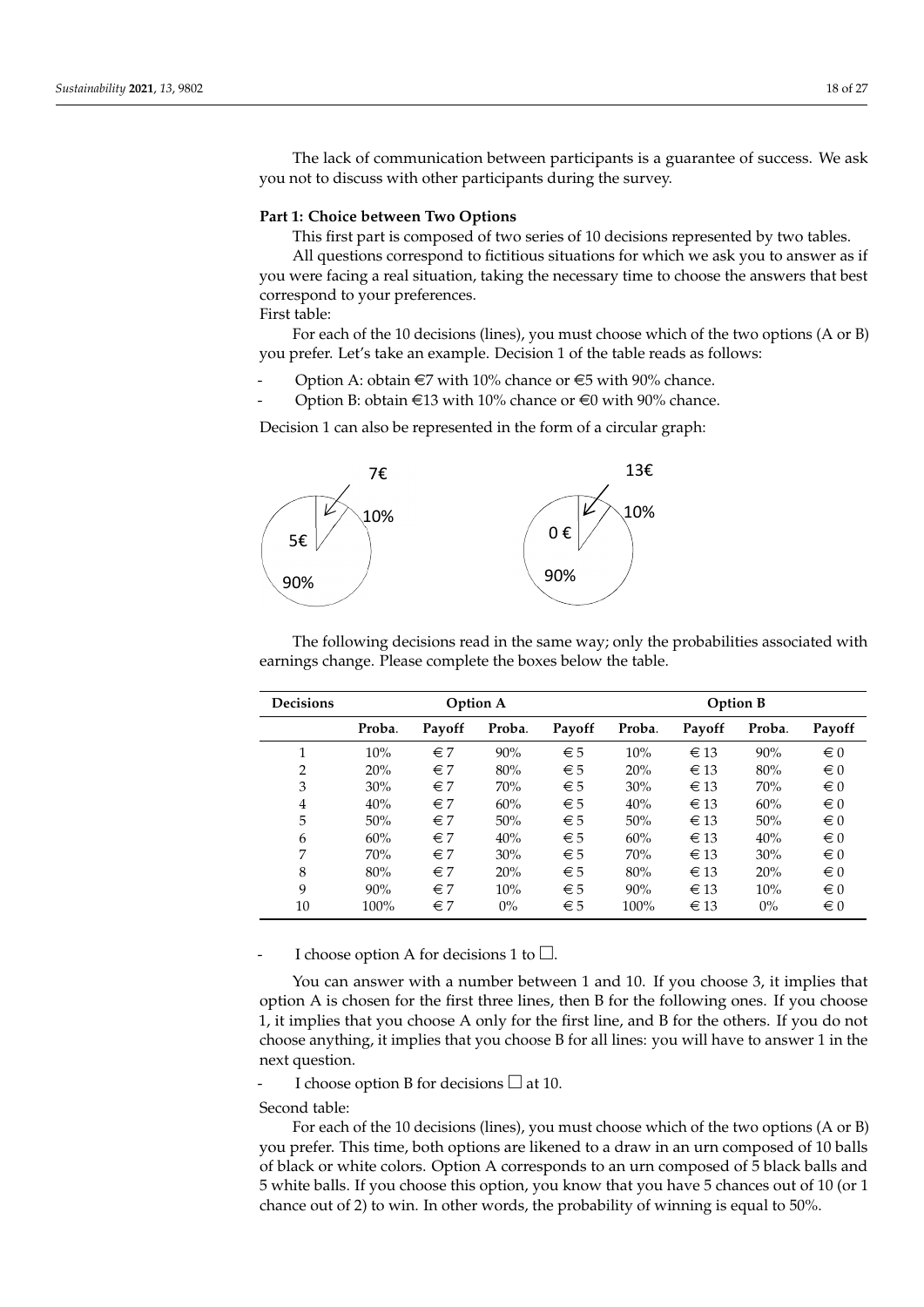Option B corresponds to an urn whose exact composition is not known. If you choose this option you do not exactly know your chance to win. This varies between 0 chance out of 10 (for example, you choose the white ball, and the urn contains only black balls) and 10 chances out of 10 (for example, you choose the white ball and the urn contain only white balls). In other words, the probability of winning is between 0% and 100%.

Prior to the 10 decisions, you will have to choose the color that you consider as winning, black or white.

Choose a color: BLACK  $\Box$  or WHITE  $\Box$ 

Let's take an example. Decision 1 of the table reads as follows:

- Option A: obtain  $\epsilon$ 13 with 1 chance out of 2 (50%) or  $\epsilon$ 0 with 1 chance out of 2 (50%).
- Option B: obtain  $\in$ 9 or  $\in$ 0, but you do not know the associated chances of winning.

Decision 1 can also be represented in the form of an urn as illustrated below:



Urn A : 5 white balls and 5 black balls. Urn B : 10 balls, distribution not known

**?**

- Chosen color obtained :  $€13$  - Chosen color obtained :  $€9$ 

- Chosen color not obtained:  $f(0)$  - Chosen color not obtained:  $f(0)$ 

**Decisions Option A: urn A Option B: urn B In urn A, the Distribution of In urn B, the Distribution BALLS Is 5 Black and 5 White of Balls Is Not Known Chosen Color Chosen Color Chosen Color Chosen Color Obtained Not Obtained Obtained Not Obtained**  $\epsilon$  13  $\epsilon$  0  $\epsilon$  9  $\epsilon$  0  $\epsilon$  12  $\epsilon$  0  $\epsilon$  9  $\epsilon$  0  $\epsilon$  11  $\epsilon$  0  $\epsilon$  9  $\epsilon$  0  $\epsilon$  10  $\epsilon$  0  $\epsilon$  9  $\epsilon$  0  $\epsilon$ 9  $\epsilon$ 0  $\epsilon$ 9  $\epsilon$ 0  $\epsilon$ 9  $\epsilon$ 0  $\epsilon \in \mathbf{8}$   $\epsilon \in \mathbf{0}$   $\epsilon \in \mathbf{9}$   $\epsilon \in \mathbf{0}$  $\epsilon$ 7  $\epsilon$ 0  $\epsilon$ 9  $\epsilon$ 0  $\epsilon$  $\epsilon_6$   $\epsilon_0$   $\epsilon_9$   $\epsilon_0$  $\epsilon \in 4$   $\epsilon \in 0$   $\epsilon \in 9$   $\epsilon \in 0$  $\epsilon$  2  $\epsilon$  0  $\epsilon$  9  $\epsilon$  0

The following decisions read in the same way, only the potential gains for Option A change. Please complete the boxes below the table.

I choose option A for decisions 1 to  $\square$ .

You can answer with a number between 1 and 10. If you choose 3, it implies that option A is chosen for the first three lines, then B for the following ones. If you choose 1, it implies that you choose A only for the first line, and B for the others. If you do not choose anything, it implies that you choose B for all lines: you will have to answer 1 in the next question.

I choose option B for decisions  $\Box$  at 10.

#### **Part 2: Management decisions on the largest plot of your farm, excluding pasture**

We wish to remind you that all the answers to this questionnaire will be totally anonymous and will not be treated in any way outside the scientific publication for which they are intended.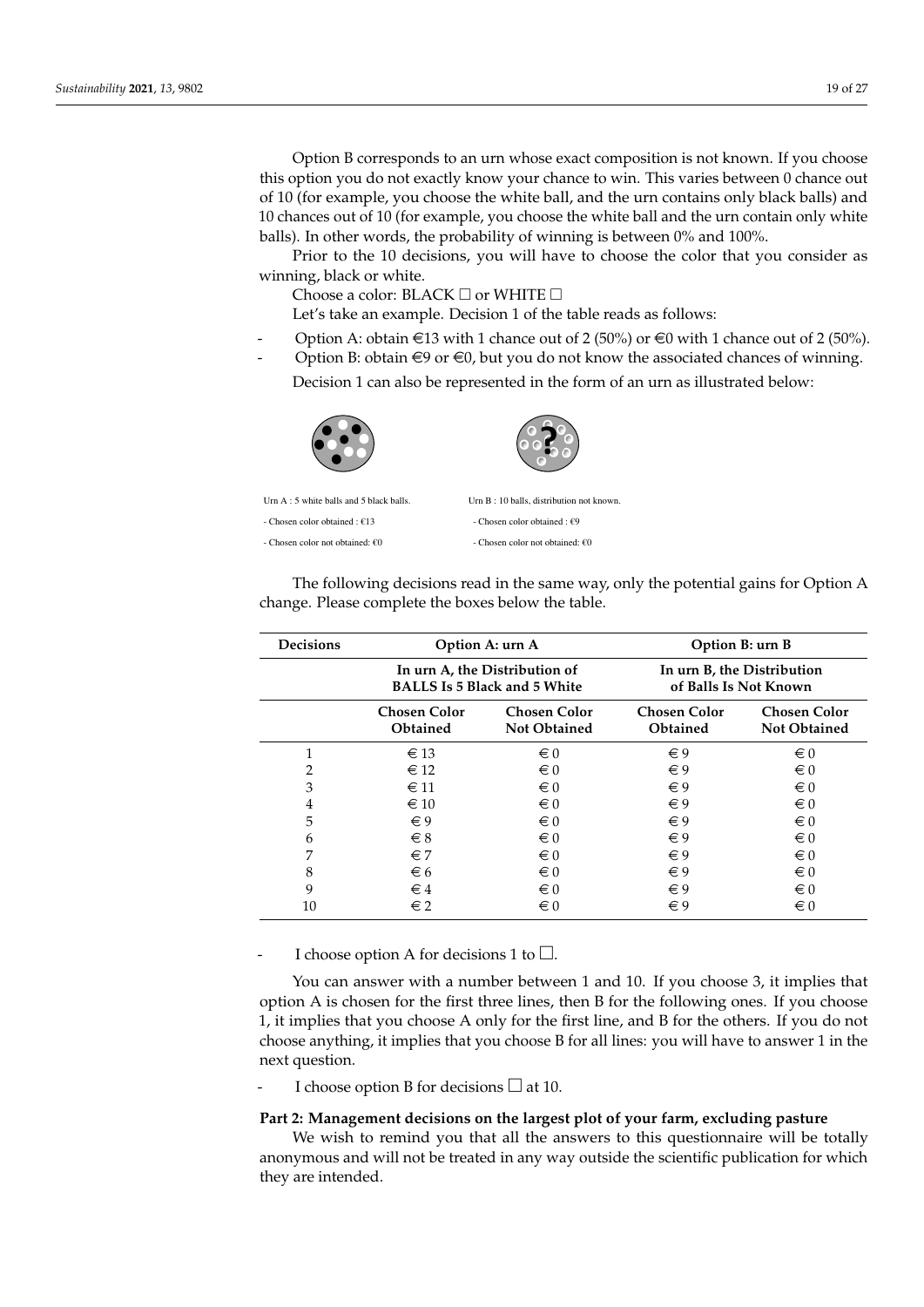For this part of the questionnaire, we will refer to the largest plot of your farm, excluding pasture. We would like to know more about your farming practices on this plot during the last crop year.

- Location:
	- $\rightarrow$  Which department?
	- $\rightarrow$  On which commune is your parcel located?
- What is your status vis-à-vis the parcel in question?  $\Box$  Owner  $\Box$  Tenant
- What is the main crop?
- Is it a contract crop?  $\Box$  No  $\Box$  Yes
	- $\rightarrow$  If yes, what kind of contract?
- What is the smallest area on the plot (in hectares)?
- What is the type of previous crop on the plot?
- What is the type of soil on the plot?
- What was your target for early returns (in qt/ha)?
- What were your real yields after harvest (in qt/ha)?
	- $\rightarrow$  If objective and real returns were different, please explain why:
- Have you applied one (or more) organic nitrogen fertilizers on this plot?  $\Box$  No  $\Box$  Yes
	- $\rightarrow$  If yes, how much (in kg/ha)?
	- $\rightarrow$  How was the amount of nitrogen contained in this (these) input (s) taken into account?  $\Box$  Analysis  $\Box$  Reference table  $\Box$  It was not taken into account
	- $\rightarrow$  Do mineral nitrogen fertilizer recommendations take this quantity into account?  $\square$  No  $\square$  Yes
- Did you bury the fertilizer?  $\square$  No  $\square$  Yes

In terms of mineral nitrogen fertilization:

- Please indicate the amount of mineral nitrogen recommended by your nitrogen advisory agency on this plot (in kgN/ha)?
	- Were there any recommendations on the first nitrogen input?  $\Box$  No  $\Box$  Yes
		- $\rightarrow$  If yes, how much (in kg/ha)?
- Have you been advised to split contributions?  $\square$  No  $\square$  Yes
	- $\rightarrow$  If yes, how much?
- Did you split the contributions?  $\square$  No  $\square$  Yes
	- $\rightarrow$  If yes, how much?

*Regulatory Doses*:

- Is there a maximum that you should not exceed on this parcel?  $\Box$  No  $\Box$  Yes.
	- $\rightarrow$  If yes, how much (in kg/ha)?
- Is there a type of spreading method that you must follow?  $\square$  No  $\square$  Yes
	- $\rightarrow$  If yes, which one?
	- $\rightarrow$  If yes, what is this regulatory constraint related to?  $\Box$  Vulnerable area  $\Box$  MAE  $\Box$  Other

*Actual decisions of mineral nitrogen fertilization*:

- How much did you actually apply to this parcel in total (in kgN/ha)?
- And at the first intake (in kgN/ha)?
	- Explain the reasons for your choice:
- What is the share of synthetic nitrogen fertilizer costs in your total expenses for this parcel (in %)?

Some additional questions about your farm:

How much PAC assistance do you receive in total (in  $\epsilon$ /year)?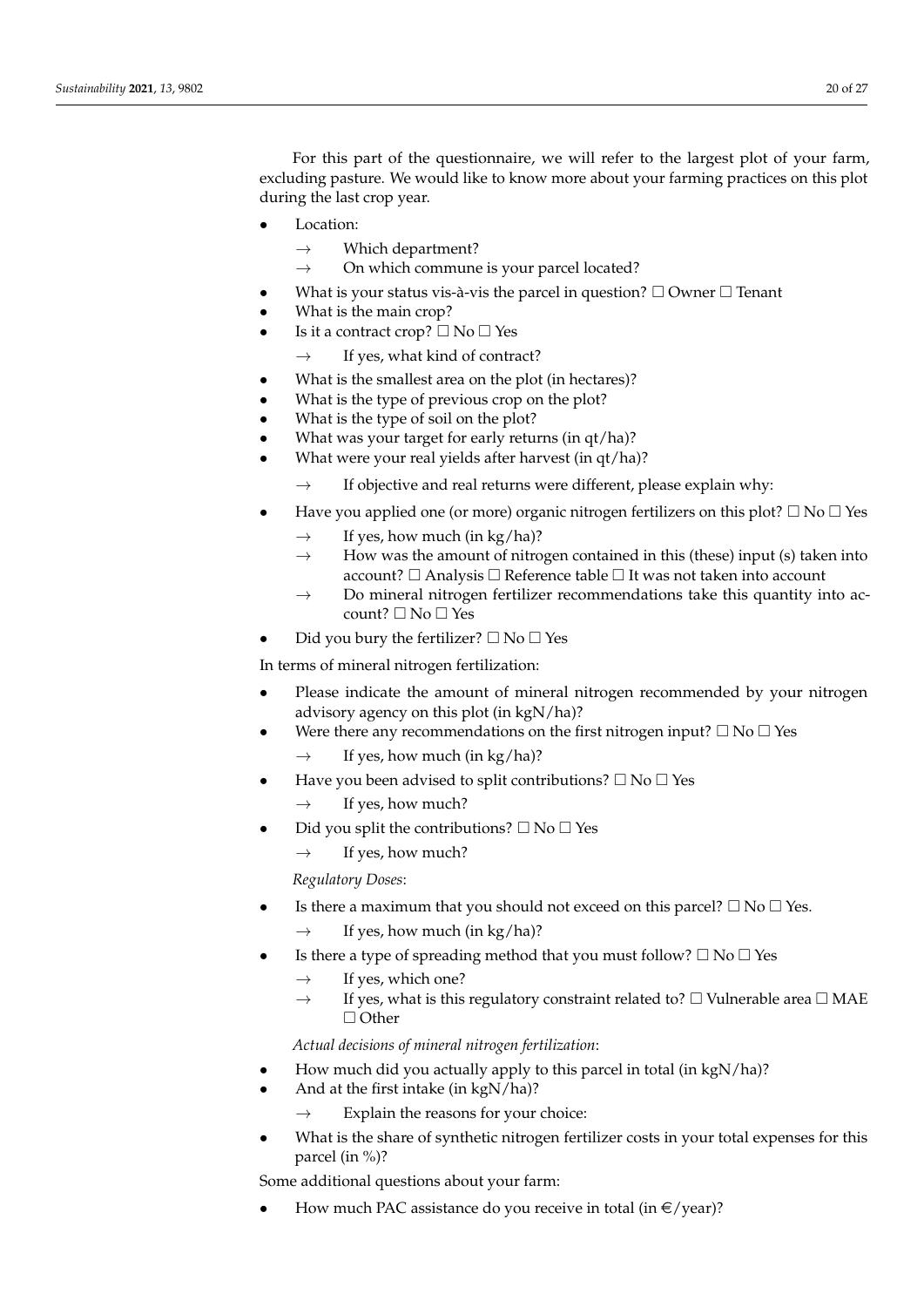- $\rightarrow$  Of this total amount, how much corresponds to specific environmental aids and reduction of the chemical spreading (MAE or other) (in  $\epsilon$ /year)?
- Have you taken out a voluntary agricultural yield insurance contract this year?
	- $\rightarrow$   $\Box$  No  $\Box$  Yes
- What is the total area of your farm (in hectares)?
	- Are you part of an operator's union?  $\square$  No  $\square$  Yes
		- $\rightarrow$  If yes, which one?

# **Part 3: Socio-economic characteristics**

Answers to these questions are essential to properly analyze your decisions. We remind you that your answers will be treated anonymously.

- What is your age in years ?
- $Sex: \Box$  Man  $\Box$  Woman
- Marital status:  $\Box$  Single  $\Box$  Married  $\Box$  Civil Solidarity Pact
- Level of studies:
	- $\rightarrow$   $\Box$  Without diploma  $\Box$  Brevet  $\Box$  Bac
	- $\rightarrow$   $\Box$  Baccalaureate + (specify the number of years of study after the Baccalaureate:  $\ldots$
- Number of people in the household:  $\Box$  1  $\Box$  2  $\Box$  3  $\Box$  4 and more Among them, how much children ?
- In what interval are the total monthly incomes of your household (net of taxes)?
	- $\rightarrow \Box < \text{\textsterling}1000/\text{net}/\text{month} \Box$  from 1000 to  $\text{\textsterling}1500/\text{net}/\text{month}$
	- $\rightarrow$   $\Box$  from 1500 to  $\in$ 2000/net/month  $\Box$  from 2000 to  $\in$ 2500/net/month
	- $\rightarrow$   $\Box$  from 2500 to  $\epsilon$ 3000/net/month  $\Box$  >  $\epsilon$ 3000/net/month
- Please express your opinion of synthetic nitrogen fertilizers and policies to regulate their use:
- Please give us your opinion of the survey (strengths, possible difficulties encountered, etc.):

Email address for the return of the results:

Thanks for your help; we will transmit your individual results after they are processed.

# <span id="page-20-0"></span>**Appendix B. The Ten-Paired Lottery Choice**

| <b>Decisions</b> | <b>Option A</b> |              |        |              |        |          | <b>Option B</b> |         |
|------------------|-----------------|--------------|--------|--------------|--------|----------|-----------------|---------|
|                  | Proba.          | Payoff       | Proba. | Payoff       | Proba. | Payoff   | Proba.          | Payoff  |
|                  | 10%             | $\in 7$      | 90%    | $\in 5$      | 10%    | $\in$ 13 | 90%             | $\in 0$ |
| 2                | 20%             | $\in$ 7      | 80%    | $\epsilon$ 5 | 20%    | $\in$ 13 | 80%             | $\in 0$ |
| 3                | 30%             | $\in$ 7      | 70%    | $\epsilon$ 5 | 30%    | $\in$ 13 | 70%             | $\in 0$ |
| $\overline{4}$   | 40%             | $\in$ 7      | 60%    | $\epsilon$ 5 | 40%    | $\in$ 13 | 60%             | $\in 0$ |
| 5                | 50%             | $\epsilon$ 7 | 50%    | $\epsilon$ 5 | 50%    | $\in$ 13 | 50%             | $\in 0$ |
| 6                | 60%             | $\in$ 7      | 40%    | $\epsilon$ 5 | 60%    | $\in$ 13 | 40%             | $\in 0$ |
| 7                | 70%             | $\in 7$      | 30%    | $\epsilon$ 5 | 70%    | $\in$ 13 | 30%             | $\in 0$ |
| 8                | 80%             | $\in$ 7      | 20%    | $\epsilon$ 5 | 80%    | $\in$ 13 | 20%             | $\in 0$ |
| 9                | 90%             | $\epsilon$ 7 | 10%    | $\epsilon$ 5 | 90%    | $\in$ 13 | 10%             | $\in 0$ |
| 10               | 100%            | $\in$ 7      | $0\%$  | $\epsilon$ 5 | 100%   | $\in$ 13 | $0\%$           | $\in 0$ |
|                  |                 |              |        |              |        |          |                 |         |

**Table A1.** The ten-paired lottery choice decisions under risk.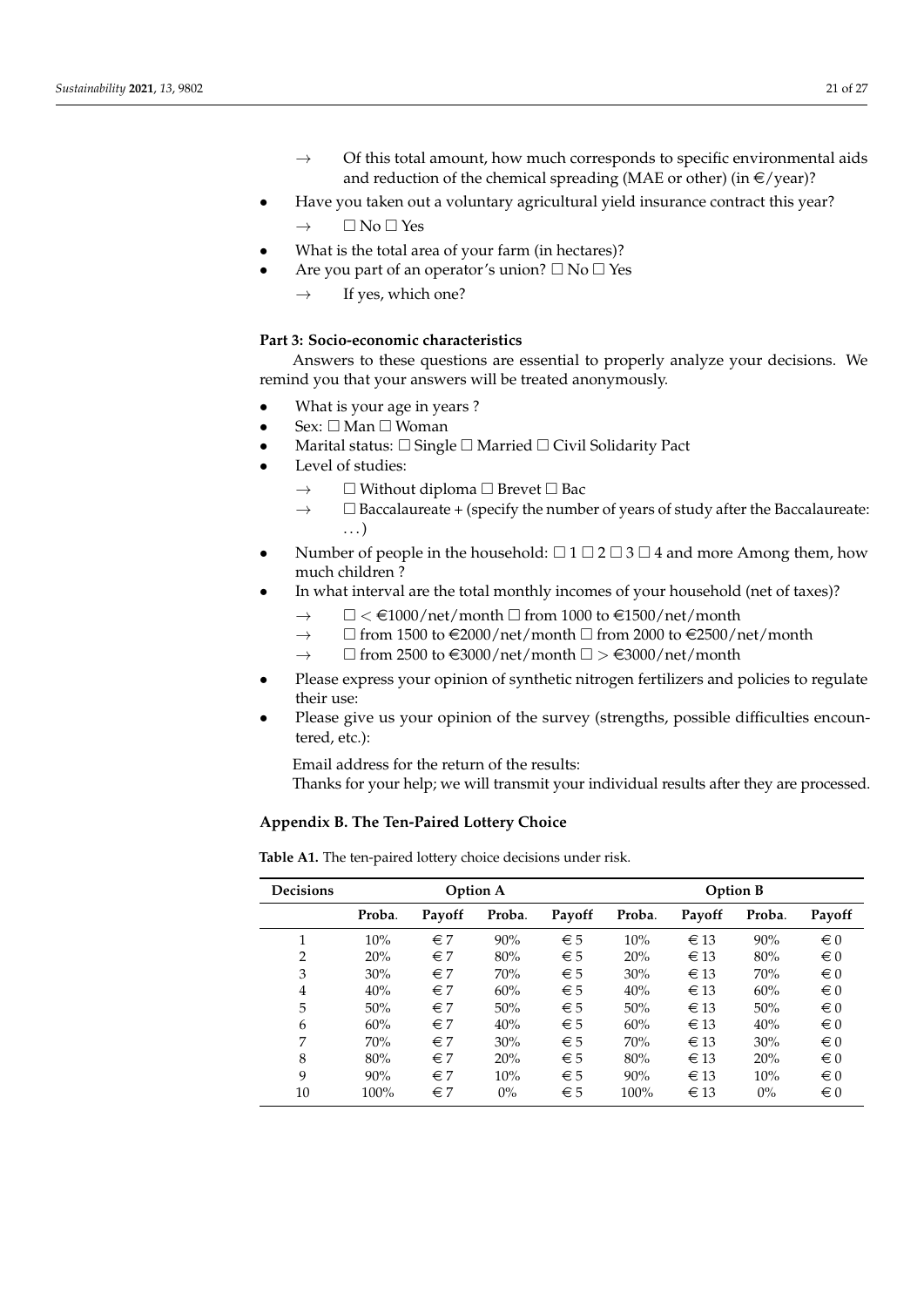| <b>Decisions</b> |                                        | Option A: urn A                                               | Option B: urn B                                     |                                            |
|------------------|----------------------------------------|---------------------------------------------------------------|-----------------------------------------------------|--------------------------------------------|
|                  |                                        | In urn A, the Distribution of<br>Balls Is 5 Black and 5 White | In urn B, the Distribution<br>of Balls Is Not Known |                                            |
|                  | <b>Chosen Color</b><br><b>Obtained</b> | <b>Chosen Color</b><br><b>Not Obtained</b>                    | <b>Chosen Color</b><br><b>Obtained</b>              | <b>Chosen Color</b><br><b>Not Obtained</b> |
|                  | $\epsilon$ 13                          | $\epsilon$ 0                                                  | $\epsilon$ 9                                        | $\epsilon$ 0                               |
| 2                | $\epsilon$ 12                          | $\epsilon$ 0                                                  | $\epsilon$ 9                                        | $\epsilon$ 0                               |
| 3                | $\epsilon$ 11                          | $\epsilon$ 0                                                  | $\in 9$                                             | $\epsilon$ 0                               |
| 4                | $\epsilon$ 10                          | $\epsilon$ 0                                                  | $\epsilon$ 9                                        | $\epsilon$ 0                               |
| 5                | $\epsilon$ 9                           | $\epsilon$ 0                                                  | $\epsilon$ 9                                        | $\epsilon$ 0                               |
| 6                | $\epsilon$ 8                           | $\in 0$                                                       | $\epsilon$ 9                                        | $\epsilon$ 0                               |
| 7                | $\epsilon$ 7                           | $\epsilon$ 0                                                  | $\epsilon$ 9                                        | $\epsilon$ 0                               |
| 8                | $\epsilon$ 6                           | $\epsilon$ 0                                                  | $\epsilon$ 9                                        | $\epsilon$ 0                               |
| 9                | $\in$ 4                                | $\epsilon$ 0                                                  | $\epsilon$ 9                                        | $\epsilon$ 0                               |
| 10               | $\epsilon$ 2                           | $\epsilon$ 0                                                  | $\epsilon$ 9                                        | $\in 0$                                    |

**Table A2.** The ten-paired lottery choice decisions under ambiguity.

# <span id="page-21-0"></span>**Appendix C. Pairwise Pearson Correlations Estimations**

In order to reinforce the conclusions about correlation between risk and ambiguity measures, pairwise Pearson correlations estimations were proposed. Three variables of preferences were linked: the categorical variable, the initial variable of NSC and NRC, and the coefficients associated with the midpoint of each class. The associated results are presented in Table [A3.](#page-21-2)

|                 | Categ.<br>(Risk) | Categ.<br>(amb.) | Midpoint<br>(Risk) | Midpoint<br>(am <sub>b</sub> ) | <b>NSC</b> | <b>NRC</b> |
|-----------------|------------------|------------------|--------------------|--------------------------------|------------|------------|
| Categ. (risk)   | 1.000            |                  |                    |                                |            |            |
| Categ. (amb)    | 0.236            | 1.000            |                    |                                |            |            |
| Midpoint (risk) | $0.679*$         | 0.047            | 1.000              |                                |            |            |
| Midpoint (amb.) | $-0.753*$        | $-0.033$         | $-0.989*$          | 1.000                          |            |            |
| <b>NSC</b>      | $0.711*$         | 0.048            | $0.977*$           | $-0.989*$                      | 1.000      |            |
| NRC             | 0.100            | $0.851*$         | 0.089              | $-0.085$                       | 0.134      | 1.000      |

<span id="page-21-2"></span>**Table A3.** Pearson correlation coefficients ( $p < 0.1$ ).

The positive significant correlations in the case of risk are not surprising because they always correspond to variables that covariate by construction. The interesting thing to note is the significant and strong negative correlation between the midpoint variable for ambiguity and all the variables related to risk. Since the coefficient of ambiguity aversion is a descending variable, this result shows that more risk aversion is correlated with more ambiguity aversion. This result is in line with previous ones indicating a significant and positive correlation between risk and ambiguity preferences [\[22](#page-25-15)[,46,](#page-26-8)[47\]](#page-26-9).

# <span id="page-21-1"></span>**Appendix D. Additional Results for Crops and Yields**

Figure [A1](#page-22-0) plots the relationship between actual yields and what was the objective at the beginning of the agricultural season. The bisectrix (dark line) shows a hypothetical situation where there would be a perfect match between the ex ante objective and the actual level of yields. A positive and slightly convex relationship between both (red line) may be observed, which is a sign that, in the sample, the higher the goals are, the more difficult they are to achieve, with a better match for the highest goals.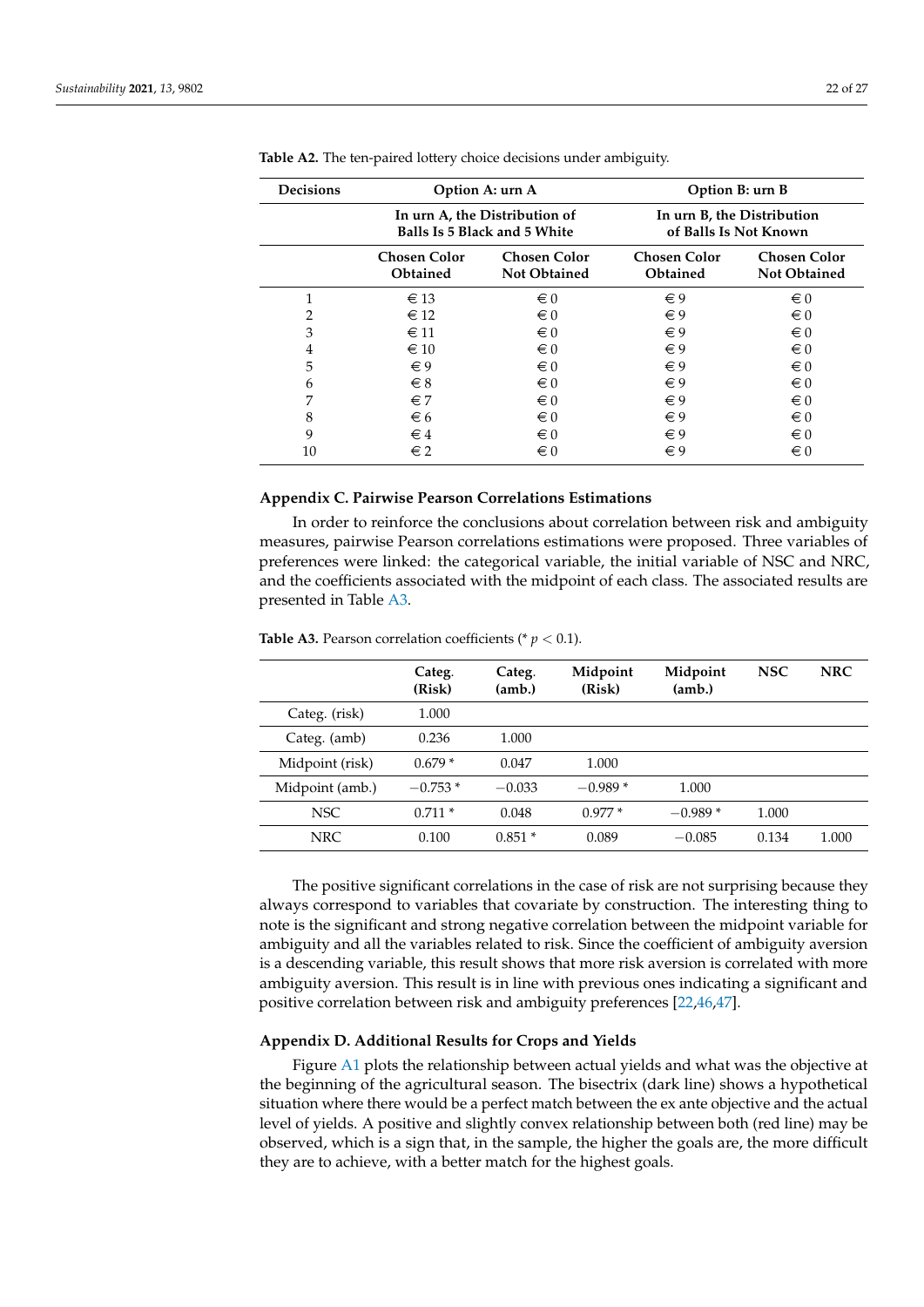<span id="page-22-0"></span>

Figure A1. Relationship between actual and objective yields. Red curve is the quadratic relationship between *y* and *x*; dark line is the bisectrix.

A rate of deviation was constructed in the form *actualyields*−*goals goals* that makes it possible to compare volumes. Results are presented in Figure [A2.](#page-22-1) The average rate is −8.24% (std 0.14%, 37 answers). The average rate of yield objective achievement for crops is generally negative, strong for some crops (especially ensilage maize), and positive for two crops (maize seeds and sunflower).

<span id="page-22-1"></span>

**Figure A2.** Deviation rate between actual and objective yields.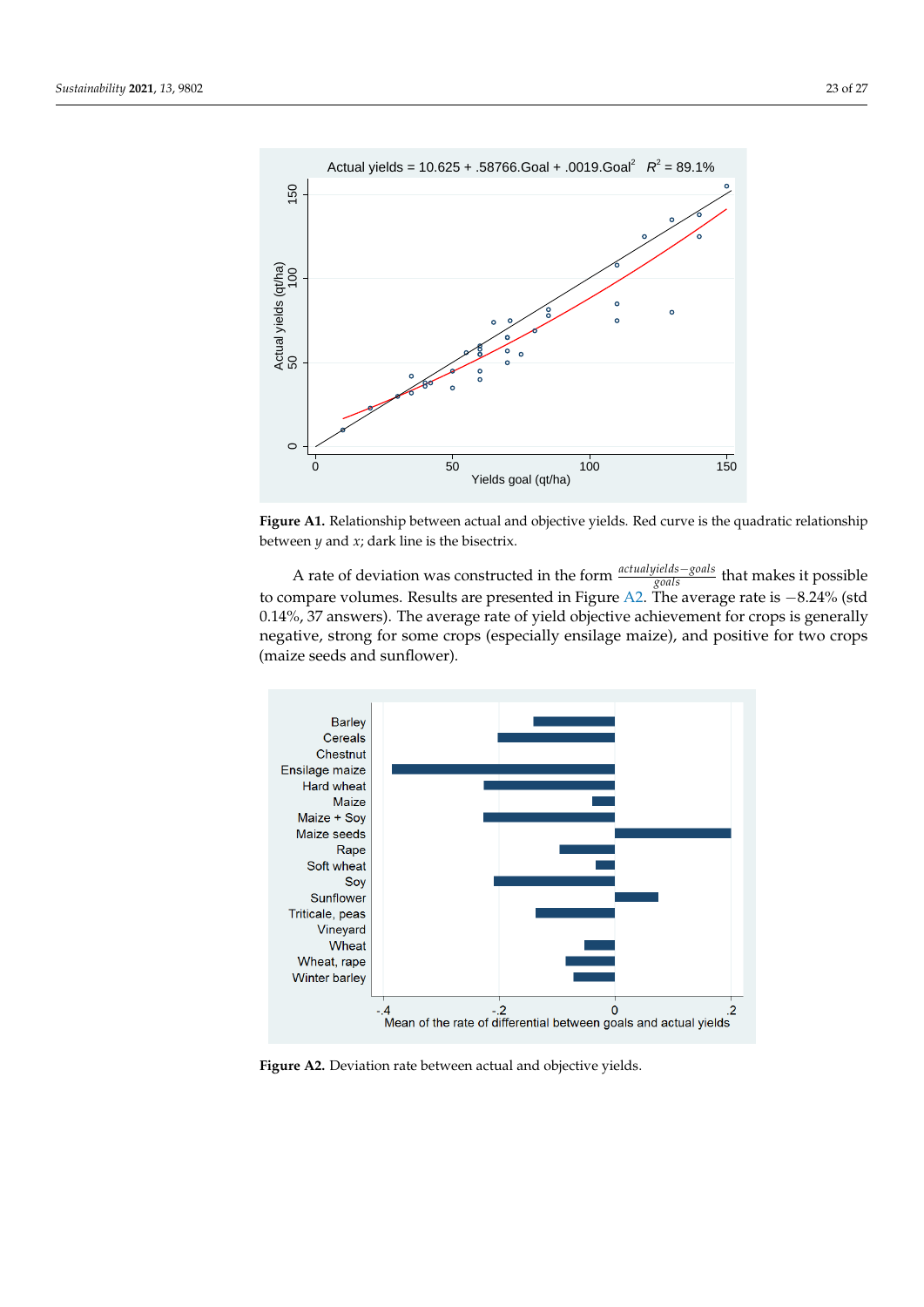

# <span id="page-23-0"></span>**Appendix E. Additional Results for Synthetic Nitrogen Fertilization**



# <span id="page-23-1"></span>**Appendix F. Socio-Demographic Characteristics**

| Gender<br>Male<br>97.6%<br><b>Marital</b> status<br>2.5%<br>Divorced<br>Married<br>45%<br><b>PACS</b><br>10%<br>42.5%<br>Single<br><b>Education level</b><br>Middle school certificate<br>17.95%<br>2.56%<br>Agricultural school certificate<br>2.56%<br>Agricultural technic diploma<br>23.08%<br>Bac<br>$Bac +2$<br>41.03%<br>7.69%<br>Bac $+3$<br>2.56%<br>Bac $+4$<br>2.56%<br>Bac $+5$<br>Revenue ranges $(\in \!\!\!\in \!\!/\text{month})$<br>< 1000<br>8.11%<br>24.32%<br>[1000, 1500]<br>[1500, 2000]<br>10.81%<br>[2000, 2500]<br>21.62%<br>[2500, 3000]<br>10.81%<br>>3000<br>24.32%<br>Average age (year)<br>45.3<br>Average number of people in the household<br>1.652<br>Average number of children<br>1.88 | <b>Variables</b> | % of Respondents |
|---------------------------------------------------------------------------------------------------------------------------------------------------------------------------------------------------------------------------------------------------------------------------------------------------------------------------------------------------------------------------------------------------------------------------------------------------------------------------------------------------------------------------------------------------------------------------------------------------------------------------------------------------------------------------------------------------------------------------|------------------|------------------|
|                                                                                                                                                                                                                                                                                                                                                                                                                                                                                                                                                                                                                                                                                                                           |                  |                  |
|                                                                                                                                                                                                                                                                                                                                                                                                                                                                                                                                                                                                                                                                                                                           |                  |                  |
|                                                                                                                                                                                                                                                                                                                                                                                                                                                                                                                                                                                                                                                                                                                           |                  |                  |
|                                                                                                                                                                                                                                                                                                                                                                                                                                                                                                                                                                                                                                                                                                                           |                  |                  |
|                                                                                                                                                                                                                                                                                                                                                                                                                                                                                                                                                                                                                                                                                                                           |                  |                  |
|                                                                                                                                                                                                                                                                                                                                                                                                                                                                                                                                                                                                                                                                                                                           |                  |                  |
|                                                                                                                                                                                                                                                                                                                                                                                                                                                                                                                                                                                                                                                                                                                           |                  |                  |
|                                                                                                                                                                                                                                                                                                                                                                                                                                                                                                                                                                                                                                                                                                                           |                  |                  |
|                                                                                                                                                                                                                                                                                                                                                                                                                                                                                                                                                                                                                                                                                                                           |                  |                  |
|                                                                                                                                                                                                                                                                                                                                                                                                                                                                                                                                                                                                                                                                                                                           |                  |                  |
|                                                                                                                                                                                                                                                                                                                                                                                                                                                                                                                                                                                                                                                                                                                           |                  |                  |
|                                                                                                                                                                                                                                                                                                                                                                                                                                                                                                                                                                                                                                                                                                                           |                  |                  |
|                                                                                                                                                                                                                                                                                                                                                                                                                                                                                                                                                                                                                                                                                                                           |                  |                  |
|                                                                                                                                                                                                                                                                                                                                                                                                                                                                                                                                                                                                                                                                                                                           |                  |                  |
|                                                                                                                                                                                                                                                                                                                                                                                                                                                                                                                                                                                                                                                                                                                           |                  |                  |
|                                                                                                                                                                                                                                                                                                                                                                                                                                                                                                                                                                                                                                                                                                                           |                  |                  |
|                                                                                                                                                                                                                                                                                                                                                                                                                                                                                                                                                                                                                                                                                                                           |                  |                  |
|                                                                                                                                                                                                                                                                                                                                                                                                                                                                                                                                                                                                                                                                                                                           |                  |                  |
|                                                                                                                                                                                                                                                                                                                                                                                                                                                                                                                                                                                                                                                                                                                           |                  |                  |
|                                                                                                                                                                                                                                                                                                                                                                                                                                                                                                                                                                                                                                                                                                                           |                  |                  |
|                                                                                                                                                                                                                                                                                                                                                                                                                                                                                                                                                                                                                                                                                                                           |                  |                  |
|                                                                                                                                                                                                                                                                                                                                                                                                                                                                                                                                                                                                                                                                                                                           |                  |                  |
|                                                                                                                                                                                                                                                                                                                                                                                                                                                                                                                                                                                                                                                                                                                           |                  |                  |
|                                                                                                                                                                                                                                                                                                                                                                                                                                                                                                                                                                                                                                                                                                                           |                  |                  |
|                                                                                                                                                                                                                                                                                                                                                                                                                                                                                                                                                                                                                                                                                                                           |                  |                  |
|                                                                                                                                                                                                                                                                                                                                                                                                                                                                                                                                                                                                                                                                                                                           |                  |                  |
|                                                                                                                                                                                                                                                                                                                                                                                                                                                                                                                                                                                                                                                                                                                           |                  |                  |
|                                                                                                                                                                                                                                                                                                                                                                                                                                                                                                                                                                                                                                                                                                                           |                  |                  |
|                                                                                                                                                                                                                                                                                                                                                                                                                                                                                                                                                                                                                                                                                                                           |                  |                  |

**Table A4.** Socio-demographic characteristics.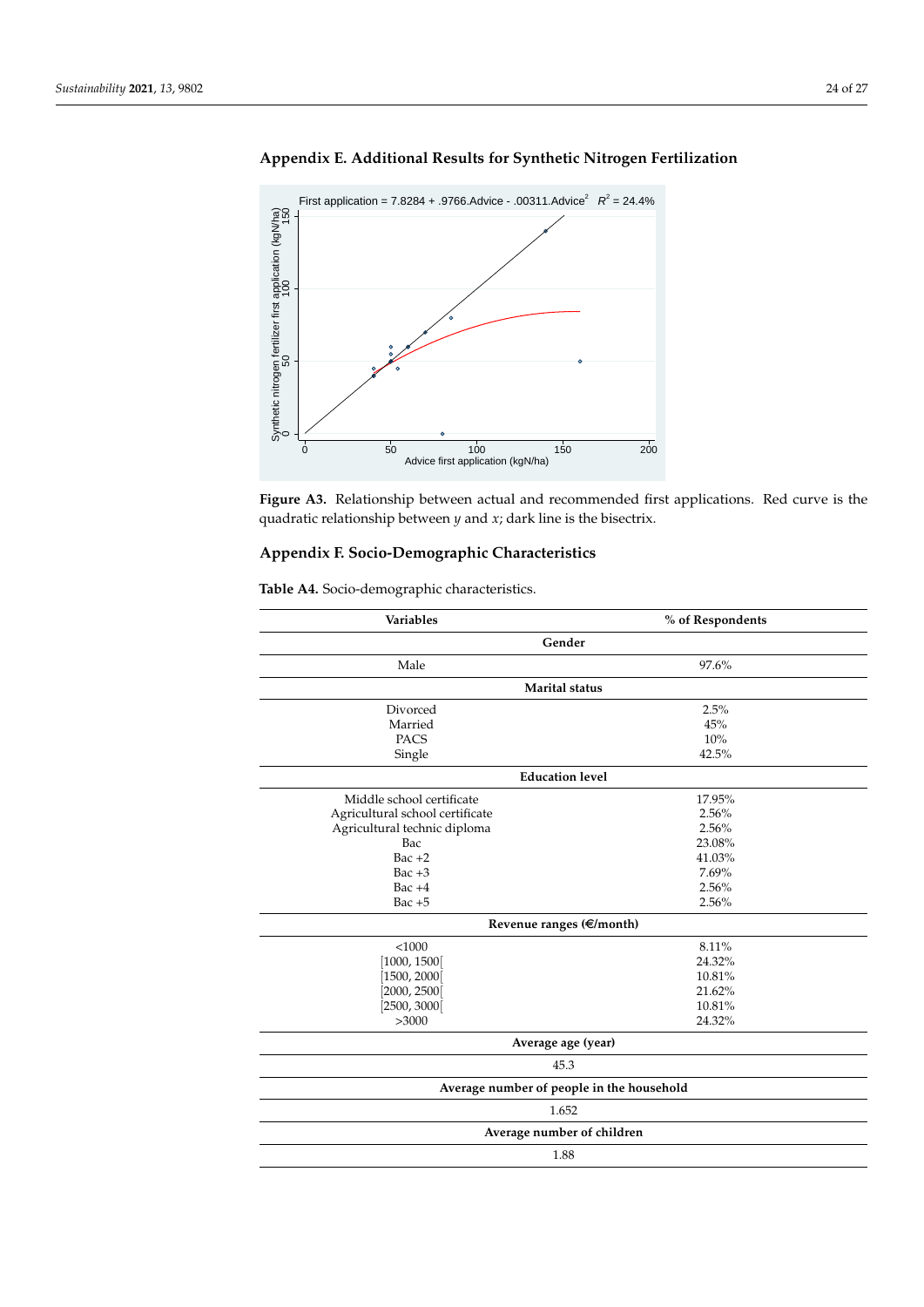# <span id="page-24-5"></span>**Appendix G. Additional Results for the Regressions**

| <b>VARIABLES</b>         |                       |                       |                      |                        |                       |                       |                       |                        |
|--------------------------|-----------------------|-----------------------|----------------------|------------------------|-----------------------|-----------------------|-----------------------|------------------------|
| Risk-loving              | $-28.25$<br>(54.07)   | $-50.60$<br>(41.58)   |                      |                        |                       |                       |                       |                        |
| Risk-averse              | $-58.16$<br>(41.43)   | $-48.84**$<br>(19.57) |                      |                        |                       |                       |                       |                        |
| Ambiguity-loving         |                       |                       | $-12.25$<br>(32.17)  | 18.80<br>(28.91)       |                       |                       |                       |                        |
| Ambiguity-averse         |                       |                       | $-30.70$<br>(37.48)  | $-14.52$<br>(40.08)    |                       |                       |                       |                        |
| <b>NSC</b>               |                       |                       |                      |                        | 3.754<br>(6.278)      | 6.827<br>(4.775)      |                       |                        |
| <b>NRC</b>               |                       |                       |                      |                        |                       |                       | $-3.424$<br>(6.794)   | $-6.235$<br>(6.461)    |
| Constant                 | $191.2***$<br>(38.24) | $186.9***$<br>(8.863) | 157.4 ***<br>(22.75) | $142.4$ ***<br>(25.72) | $122.7***$<br>(39.03) | $103.5***$<br>(34.51) | $162.6***$<br>(36.34) | $177.0$ ***<br>(33.83) |
| Weighting (crop)         | No                    | Yes                   | No                   | Yes                    | No                    | Yes                   | No                    | Yes                    |
| Clustering (cooperative) | No                    | No                    | No                   | No                     | No                    | No                    | No                    | No                     |
| Observations             | 31                    | 31                    | 31                   | 31                     | 31                    | 31                    | 31                    | 31                     |
| R-squared                | 0.074                 | 0.047                 | 0.023                | 0.031                  | 0.012                 | 0.042                 | 0.009                 | 0.030                  |
| F                        | 1.121<br>0.340        | 3.595<br>0.0408       | 0.336<br>0.717       | 0.610<br>0.550         | 0.357<br>0.555        | 2.045<br>0.163        | 0.254<br>0.618        | 0.931<br>0.342         |
| p-Fisher                 |                       |                       |                      |                        |                       |                       |                       |                        |

**Table A5.** Total fertilization.

Standard errors in parentheses; \*\*\*  $p < 0.01$ , \*\*  $p < 0.05$ .

**Table A6.** Fertilization at the first splitting.

| <b>VARIABLES</b>         |            |            |          |           |            |             |           |            |
|--------------------------|------------|------------|----------|-----------|------------|-------------|-----------|------------|
| Risk-loving              | 1.750      | 1.825      |          |           |            |             |           |            |
|                          | (19.35)    | (6.614)    |          |           |            |             |           |            |
| Risk-averse              | $-0.207$   | $-4.310$   |          |           |            |             |           |            |
|                          | (14.82)    | (6.873)    | $-3.667$ | 6.471     |            |             |           |            |
| Ambiguity-loving         |            |            | (8.682)  | (8.172)   |            |             |           |            |
| Ambiguity-averse         |            |            | 3.762    | 4.886     |            |             |           |            |
|                          |            |            | (10.11)  | (12.61)   |            |             |           |            |
| <b>NSC</b>               |            |            |          |           | 0.732      | 1.529       |           |            |
|                          |            |            |          |           | (2.171)    | (1.567)     |           |            |
| <b>NRC</b>               |            |            |          |           |            |             | 2.094     | 1.422      |
|                          |            |            |          |           |            |             | (1.796)   | (2.005)    |
| Constant                 | $51.25***$ | $53.14***$ | 48.67*** | 45.44 *** | $47.07***$ | $41.02$ *** | 37.76 *** | $41.08***$ |
|                          | (13.68)    | (3.747)    | (6.139)  | (6.655)   | (13.50)    | (10.77)     | (9.606)   | (10.03)    |
| Weighting (crop)         | No         | Yes        | No       | Yes       | No         | Yes         | No        | Yes        |
| Clustering (cooperative) | No         | No         | No       | No        | No         | No          | No        | No         |
| Observations             | 31         | 31         | 31       | 31        | 31         | 31          | 31        | 31         |
| R-squared                | 0.001      | 0.009      | 0.019    | 0.019     | 0.004      | 0.020       | 0.045     | 0.018      |
| F                        | 0.00873    | 0.318      | 0.277    | 0.315     | 0.114      | 0.953       | 1.360     | 0.503      |
| p-Fisher                 | 0.991      | 0.730      | 0.760    | 0.732     | 0.738      | 0.337       | 0.253     | 0.484      |

Standard errors in parentheses; \*\*\* *p* < 0.01.

# **References**

<span id="page-24-0"></span>1. CITEPA. *Inventaire SECTEN*; CITEPA: Paris, France, 2019.

<span id="page-24-1"></span>2. Pellerin, S.; Bamière, L.; Angers, D.; Béline, F.; Benoit, M.; Butault, J.; Chenu, C.; Colnenne-David, C.; de Cara, S.; Delame, N.; et al. *Quelle Contribution de L'agriculture Française à la Réduction des émissions de gaz à Effet de Serre? Potentiel d'atténuation et coût de dix Actions Techniques*; Technical Report hal-01186943; INRA: Paris, France, 2013.

<span id="page-24-2"></span>3. Pope, R.; Kramer, R. Production uncertainty and factor demands for the competitive firm. *South. Econ. J.* **1979**, *46*, 489–502. [\[CrossRef\]](http://doi.org/10.2307/1057421)

4. Moschini, G.; Hennessy, D. Uncertainty, risk aversion, and risk management for agricultural producers. In *Handbook of Agricultural Economics*, 1st ed.; Gardner, B.L., Rausser, G.C., Eds.; Elsevier: Amsterdam, The Netherlands, 2001; Volume 1, pp. 88–153.

<span id="page-24-3"></span>5. Roosen, J.; Hennessy, D. Tests for the role of risk aversion on input use. *Am. J. Agric. Econ.* **2003**, *85*, 30–43. [\[CrossRef\]](http://dx.doi.org/10.1111/1467-8276.00101)

<span id="page-24-4"></span>6. Leathers, H.; Quiggin, J. Interactions between agricultural and resource policy: The Importance of attitudes toward risk. *Am. J. Agric. Econ.* **1991**, *73*, 757–764. [\[CrossRef\]](http://dx.doi.org/10.2307/1242828)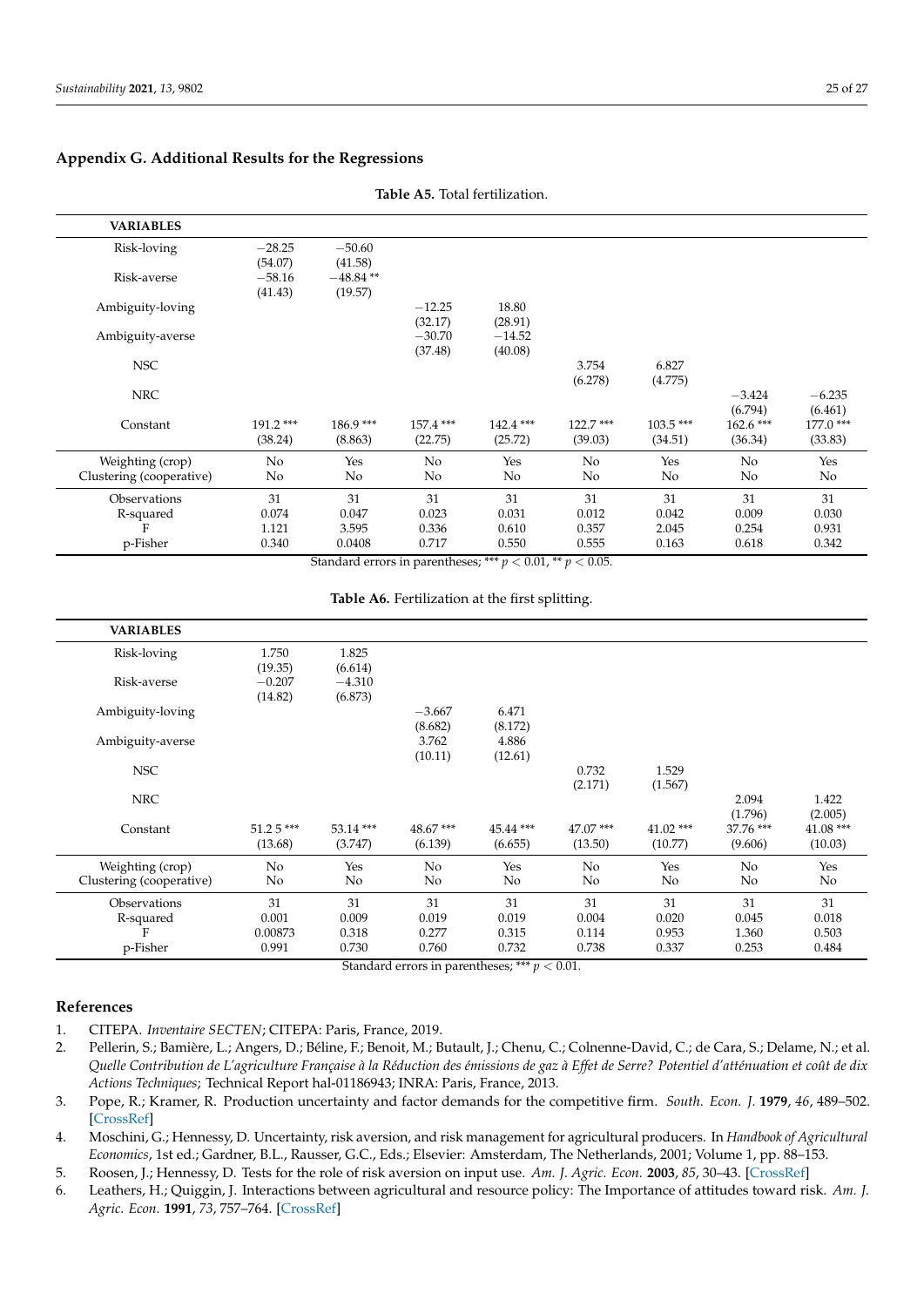- <span id="page-25-0"></span>7. Stuart, D.; Schewe, R.; McDermott, M. Reducing nitrogen fertilizer application as a climate change mitigation strategy: Understanding farmer decision-making and potential barriers to change in the US. *Land Use Policy* **2014**, *36*, 210–218. [\[CrossRef\]](http://dx.doi.org/10.1016/j.landusepol.2013.08.011)
- <span id="page-25-1"></span>8. Sheriff, G. Efficient waste? Why farmers over-apply nutrients and the implications for policy design. *Appl. Econ. Perspect. Policy* **2005**, *27*, 542–557. [\[CrossRef\]](http://dx.doi.org/10.1111/j.1467-9353.2005.00263.x)
- <span id="page-25-2"></span>9. Bontems, P.; Thomas, A. Information value and risk premium in agricultural production: The case of split nitrogen application for corn. *Am. J. Agric. Econ.* **2000**, *82*, 59–70. [\[CrossRef\]](http://dx.doi.org/10.1111/0002-9092.00006)
- <span id="page-25-3"></span>10. Dequiedt, B.; Servonnat, E. *Risk as a Limit or an Opportunity to Mitigate GHG Emissions? The Case of Fertilisation in Agriculture*; Working Papers 1606; Chaire Economie du Climat: Paris, France, 2016; pp. 1–48.
- <span id="page-25-4"></span>11. Gandorfer, M.; Pannell, D.; Meyer-Aurich, A. Analyzing the effects of risk and uncertainty on optimal tillage and nitrogen fertilizer intensity for field crops in Germany. *Agric. Syst.* **2011**, *104*, 615–622. [\[CrossRef\]](http://dx.doi.org/10.1016/j.agsy.2011.06.004)
- <span id="page-25-5"></span>12. Monjardino, M.; McBeath, T.; Ouzman, J.; Llewellyn, R.; Jones, B. Farmer risk-aversion limits closure of yield and profit gaps: A study of nitrogen management in the southern Australian wheatbelt. *Agric. Syst.* **2015**, *137*, 108–118. [\[CrossRef\]](http://dx.doi.org/10.1016/j.agsy.2015.04.006)
- <span id="page-25-6"></span>13. Meyer-Aurich, A.; Karatay, Y.N. Effects of uncertainty and farmer's risk aversion on optimal N fertilizer supply in wheat production in Germany. *Agric. Syst.* **2019**, *173*, 130–139. [\[CrossRef\]](http://dx.doi.org/10.1016/j.agsy.2019.02.010)
- <span id="page-25-7"></span>14. Meyer-Aurich, A.; Karatay, Y.N.; Nausediene, A.; Kirschke, D. Effectivity and cost-efficiency of a tax on nitrogen fertilizer to reduce GHG emissions from agriculture. *Atmosphere* **2020**, *11*, 607. [\[CrossRef\]](http://dx.doi.org/10.3390/atmos11060607)
- <span id="page-25-8"></span>15. Wu, H.; Hao, H.; Lei, H.; Ge, Y.; Shi, H.; Song, Y. Farm size, risk aversion and overuse of fertilizer: The heterogeneity of large-scale and small-scale wheat farmers in Northern China. *Land* **2021**, *10*, 111. [\[CrossRef\]](http://dx.doi.org/10.3390/land10020111)
- <span id="page-25-9"></span>16. Qiao, F.; Huang, J. Farmer's risk preference and fertilizer use. *J. Integr. Agric.* **2021**, *20*, 1987–1995. [\[CrossRef\]](http://dx.doi.org/10.1016/S2095-3119(20)63450-5)
- <span id="page-25-10"></span>17. Binswanger, H. Attitudes toward risk: Experimental measurement in rural India. *Am. J. Agric. Econ.* **1980**, *62*, 395–407. [\[CrossRef\]](http://dx.doi.org/10.2307/1240194)
- <span id="page-25-11"></span>18. Eckel, C.; Grossman, P. Forecasting risk attitudes: An experimental study using actual and forecast gamble choices. *J. Econ. Behav. Organ.* **2008**, *68*, 1–7. [\[CrossRef\]](http://dx.doi.org/10.1016/j.jebo.2008.04.006)
- <span id="page-25-12"></span>19. Holt, C.; Laury, S. Risk aversion and incentive effects. *Am. Econ. Rev.* **2002**, *92*, 1644–1655. [\[CrossRef\]](http://dx.doi.org/10.1257/000282802762024700)
- <span id="page-25-13"></span>20. Reynaud, A.; Couture, S. Stability of risk preference measures: Results from a field experiment on French farmers. *Theory Decis.* **2012**, *73*, 203–221. [\[CrossRef\]](http://dx.doi.org/10.1007/s11238-012-9296-5)
- <span id="page-25-14"></span>21. Bocquého, G.; Jacquet, F.; Reynaud, A. Expected utility or prospect theory maximisers? Assessing farmers' risk behaviour from field-experiment data. *Eur. Rev. Agric. Econ.* **2014**, *41*, 135–172. [\[CrossRef\]](http://dx.doi.org/10.1093/erae/jbt006)
- <span id="page-25-15"></span>22. Chakravarty, S.; Roy, J. Recursive expected utility and the separation of attitudes towards risk and ambiguity: An experimental study. *Theory Decis.* **2009**, *66*, 199–228. [\[CrossRef\]](http://dx.doi.org/10.1007/s11238-008-9112-4)
- <span id="page-25-16"></span>23. Bougherara, D.; Gassmann, X.; Piet, L.; Reynaud, A. Structural estimation of farmers' risk and ambiguity preferences: A field experiment. *Eur. Rev. Agric. Econ.* **2017**, *44*, 782–808. [\[CrossRef\]](http://dx.doi.org/10.1093/erae/jbx011)
- <span id="page-25-17"></span>24. Akay, A.; Martinsson, P.; Medhin, H.; Trautmann, S. Attitudes toward uncertainty among the poor: An experiment in rural Ethiopia. *Theory Decis.* **2012**, *73*, 453–464. [\[CrossRef\]](http://dx.doi.org/10.1007/s11238-011-9250-y)
- <span id="page-25-18"></span>25. Ghadim, A.; Pannell, D.; Burton, M. Risk, uncertainty, and learning in adoption of a crop innovation. *Agric. Econ.* **2005**, *33*, 1–9. [\[CrossRef\]](http://dx.doi.org/10.1111/j.1574-0862.2005.00433.x)
- <span id="page-25-19"></span>26. Cotty, T.L.; d'Hôtel, E.M.; Soubeyran, R.; Subervie, J. Linking risk aversion, time preference and fertiliser use in Burkina Faso. *J. Dev. Stud.* **2018**, *54*, 1991–2006. [\[CrossRef\]](http://dx.doi.org/10.1080/00220388.2017.1344645)
- <span id="page-25-20"></span>27. Hellerstein, D.; Higgins, N.; Horowitz, J. The predictive power of risk preference measures for farming decisions. *Eur. Rev. Agric. Econ.* **2013**, *40*, 807–833. [\[CrossRef\]](http://dx.doi.org/10.1093/erae/jbs043)
- <span id="page-25-21"></span>28. Liu, E. Time to change what to sow: Risk preferences and technology adoption decisions of cotton farmers in China. *Rev. Econ. Stat.* **2013**, *95*, 1386–1403. [\[CrossRef\]](http://dx.doi.org/10.1162/REST_a_00295)
- <span id="page-25-22"></span>29. Engle-Warnick, J.; Escobal, J.; Laszlo, S. *Ambiguity Aversion as a Predictor of Technology Choice: Experimental Evidence from Peru*; Scientific Publications 2007s-01; CIRANO: Montreal, QC, Canada, 2007; pp. 1–41.
- <span id="page-25-23"></span>30. Barham, B.; Chavas, J.; Fitz, D.; Salas, V.; Schechter, L. The roles of risk and ambiguity in technology adoption. *J. Econ. Behav. Organ.* **2014**, *97*, 204–218. [\[CrossRef\]](http://dx.doi.org/10.1016/j.jebo.2013.06.014)
- <span id="page-25-24"></span>31. Brunette, M.; Cabantous, L.; Couture, S.; Stenger, A. The impact of governmental assistance on insurance demand under ambiguity: A theoretical model and an experimental test. *Theory Decis.* **2013**, *75*, 153–174. [\[CrossRef\]](http://dx.doi.org/10.1007/s11238-012-9321-8)
- <span id="page-25-25"></span>32. Klibanoff, P.; Marinaci, M.; Mukerji, S. A smooth model of decision making under ambiguity. *Econometrica* **2005**, *73*, 1849–1892. [\[CrossRef\]](http://dx.doi.org/10.1111/j.1468-0262.2005.00640.x)
- <span id="page-25-26"></span>33. Beattie, J.; Loomes, G. The impact of incentives upon risky choice experiments. *J. Risk Uncertain.* **1997**, *14*, 155–168. [\[CrossRef\]](http://dx.doi.org/10.1023/A:1007721327452)
- <span id="page-25-27"></span>34. Camerer, C.; Hogarth, R. The effects of financial incentives in experiments: A review and capital-labor-production framework. *J. Risk Uncertain.* **1999**, *1*, 7–42. [\[CrossRef\]](http://dx.doi.org/10.1023/A:1007850605129)
- <span id="page-25-28"></span>35. Battalio, R.; Kagel, J.; Jiranyakul, K. Testing between alternative models of choice under uncertainty: Some initial results. *J. Risk Uncertain.* **1990**, *3*, 25–50. [\[CrossRef\]](http://dx.doi.org/10.1007/BF00213259)
- <span id="page-25-29"></span>36. Wik, M.; Kebede, T.; Bergland, O.; Holden, S. On the measurement of risk aversion from experimental data. *Appl. Econ.* **2004**, *36*, 2443–2451. [\[CrossRef\]](http://dx.doi.org/10.1080/0003684042000280580)
- <span id="page-25-30"></span>37. Dohmen, T.; Falk, A.; Huffman, D.; Sunde, U.; Schupp, J.; Wagner, G. Individual risk attitudes: Measurement, determinants, and behavioral consequences. *J. Eur. Econ. Assoc.* **2011**, *9*, 522–550. [\[CrossRef\]](http://dx.doi.org/10.1111/j.1542-4774.2011.01015.x)